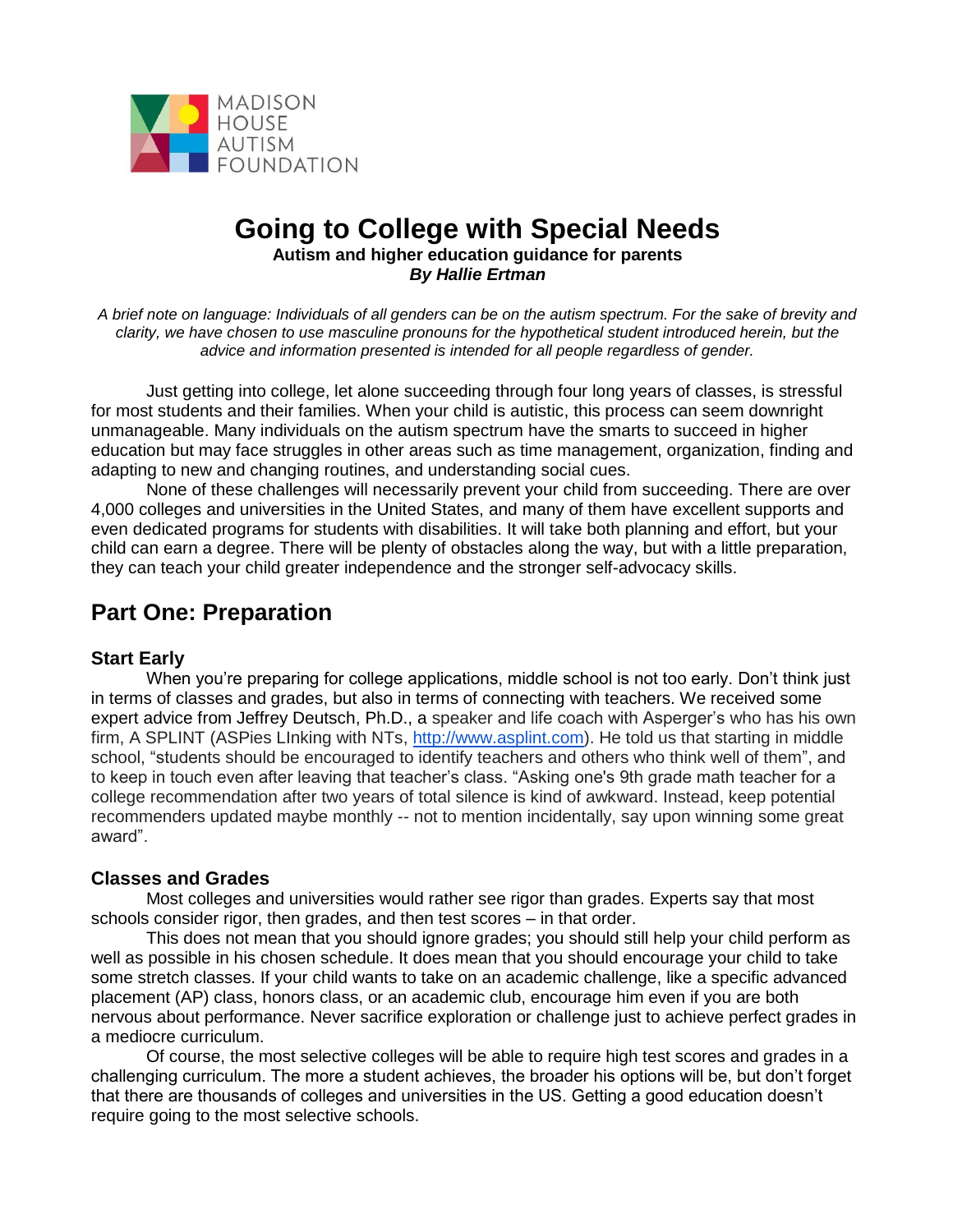

Unfortunately, some high schools and school districts have poor reputations, or are known for grade inflating. For applicants from these schools test scores may take on an inflated importance. This is an area where your guidance counselor may be helpful, and it may be an issue you want to bring up when you visit colleges.

# **Extracurriculars**

Colleges look for depth over breadth in extracurriculars. They look for deep, meaningful, and continued involvement with one or a few areas of interest. This is great news for a lot of students on the spectrum who might naturally focus on one or two passions rather than joining lots of different clubs. Encourage your child to pursue his interests in a way that creates tangible accomplishments. Joining or even starting a club might be outside the comfort zone of some individuals on the spectrum, but social involvement will be good practice for a college environment. You might also encourage your child to consider volunteering outside of school. In general, look for ways that your child's specialized interests and knowledge can be incorporated into a resume and clearly explained to colleges as a selling point.

# **Connect with Your Counselor**

A good relationship with your child's guidance counselor is important for several reasons. First, as you probably know, it can help you get needed services and ensure that promised accommodations are truly put in place. A good counselor who knows your child well is invaluable during high school. What you might not know yet is that this relationship becomes even more important when your child is ready to apply for college.

Researchers have found that school counselors see themselves as responsible for the success and overall growth of students on the spectrum. Specifically, they want to support their students through consultation, collaboration, and advocacy. Most counselors believe that a collaborative transition process, begun early in a student's high school education, is the most important counseling service they can provide.

Your guidance counselor is an ideal person to provide information about schools and programs in which your child would succeed. She may already know about specific programs for students on the spectrum, but even if your counselor does not specialize in this area, she will be able to learn about programs and resources through colleagues and trade journals. The sooner you connect with your child's counselor, and the earlier your child starts thinking about post-secondary goals, the more time your counselor will have to ask around and investigate options for you. The better a counselor knows your child and your family, the better they can match resources to a student's needs.

When your child is ready to apply to schools, his guidance counselor will probably need to write a letter or recommendation. If your child has a strong relationship with the counselor, this can be a very helpful stage in the application process. Your counselor is experienced with the transition process and will know how to describe your child's strengths and achievements to an admissions committee.

No matter how well your child knows his counselor, it is a good idea to supply her with a brag sheet. This is a document that summarizes your child's personality, goals, and achievements to ensure that a guidance counselor who works with many students will be able to describe these things accurately. Some schools require a brag sheet and will give your child a template to fill out. Others will not offer your child any guidance, but it is worthwhile to create one on your own. Some brag sheets take the form of high school resumes; these should be formatted like any other resume, with bullet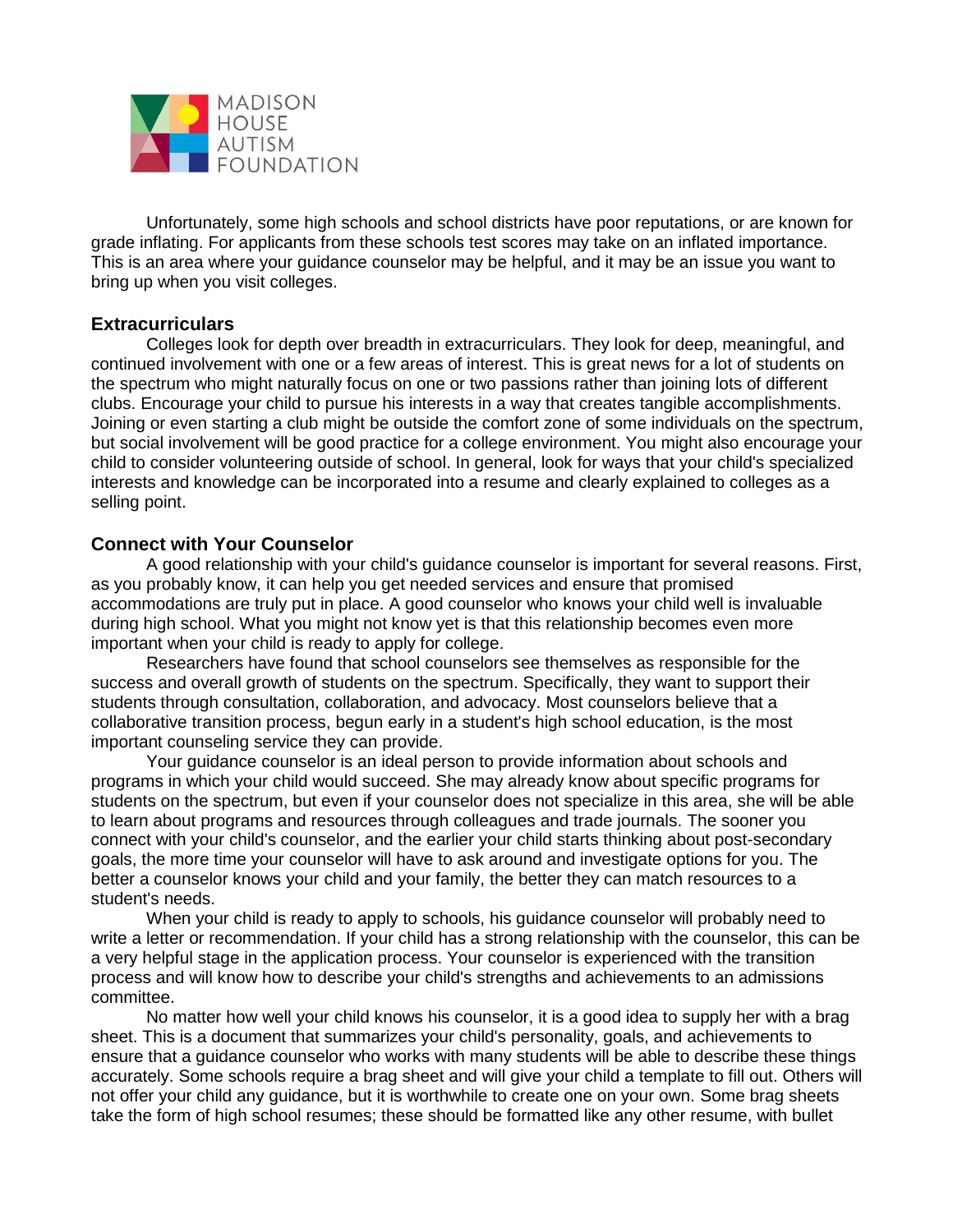

points, little first person language, and brief lists of achievements.

The question of when or whether your child should disclose his autism to a college is a complicated and personal one that we will discuss in more detail later. One option is having your child's counselor discuss it on his behalf, if the school intends to contact your counselor directly. If your child elects to do this, then his brag sheet should discuss ways that he has overcome challenges. The goal, in this case, is to help your counselor best frame the disclosure. If you do not want your counselor to disclose for your child, or do not intend to disclose at all before acceptance, then your brag sheet should not contain any mention of autism.

Writing a good brag sheet comes down to crafting an appealing message with which your child is comfortable. Review our sample brag sheet for an example of one that openly discusses an individual's autism.

# **High School vs. College**

There are some major differences between high school and college for which your child must be prepared academically, socially, and emotionally. Start talking about these differences as early as possible, and help your child think about what he will do to prepare. Some students on the spectrum have difficulty with executive function. These individuals, in particular, may have trouble with long range planning and may need more time and guidance to define their long-term goals. If this describes your child, you may want to consider a disability-specific transition program or creating a longer transition in some other way.

Use our list of differences as a jumping off point for your conversations (see below). Share your personal experiences with your child, or try to connect him with another adult who is familiar with college. Ask your child what he is looking forward to and what he fears. Brainstorm coping strategies, and practice them as soon as possible. Ideally, your child will be responsible for laundry, waking up on time, and other life-management essentials during high school. Do test runs of independence by leaving your teenager home alone for short stretches. This can be extremely challenging, especially the first several times, but it is important to develop independence in stages and start when the stakes are lower.

One of the most important ways for your child to practice self-advocacy in high school is through involvement with his or her own IEP, if there is one. Have your child work with his teachers to figure out what accommodations are needed and what his goals are. Have your child come to IEP meetings and present those goals himself. Try to make sure your child is familiar with all the forms and requirements. Taking initiative this way can be very difficult for some adolescents, but it is the closest thing to college-level self-advocacy your child will have the chance to practice while he still has you to fall back on.

#### **Set Clear Goals**

Through person-centered planning, your child should be able to set very clear goals for college and his future career. Abstract planning is difficult for some individuals on the spectrum, but specific and concrete objectives may make it easier. Goals serve as motivation during difficult times, will help your child target the best schools for him, and will help him communicate his needs to college counselors and other important individuals.

# **IDEA, ADA, and Section 504**

Before you can start finding and applying to the right schools, you need to know what to look for. Part of that is understanding the differences between the Individuals with Disabilities Education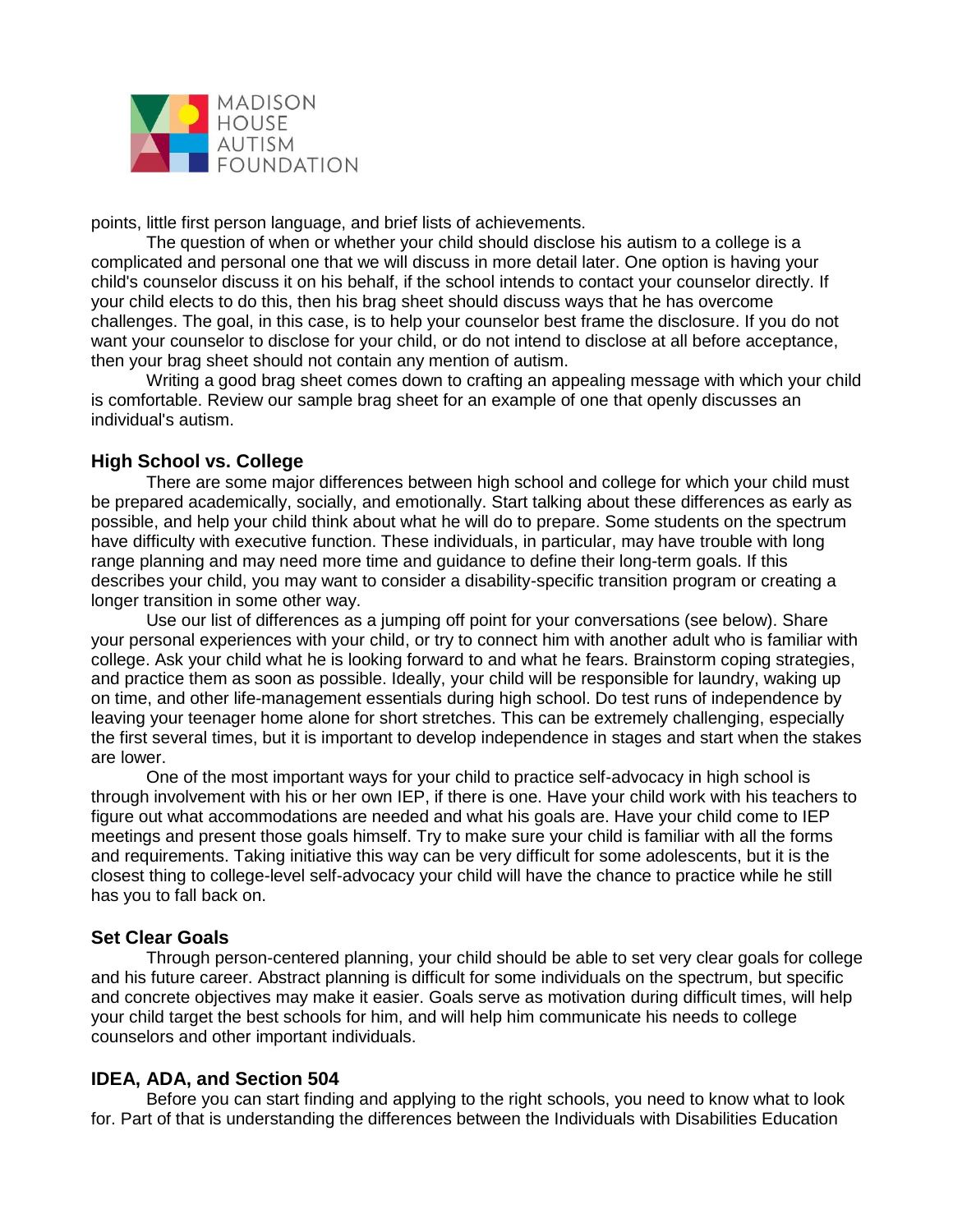

Act (IDEA) and the Americans with Disabilities Act (ADA).

As the parent of a high school student, you are probably very familiar with IEPs and possibly 504 plans. Put simply, an IEP is an Individualized Education Plan based on the requirements of the Individuals with Disabilities Education Act of 2004, also called IDEA. The IEP is developed with input from teachers, doctors, and parents. It contains information on a student's current performance as well as goals (usually set annually), performance on state or district tests and other assessments, measures of progress, and the services or accommodations provided. Ideally, it should also contain a transition plan that can start as early as is deemed necessary for an individual student. Most professionals believe this transition plan should start as soon as a student enters high school, but it is usually required in a student's final year.

Some students have a 504 plan. This is similar to an IEP, but not exactly the same. The name comes from Section 504 of the U.S. Rehabilitation Act of 1973. A 504 specifies modifications to a student's educational program that will be implemented in a regular classroom setting, whereas the accommodations specified by an IEP can be made in a regular classroom setting or a special education setting. Also unlike an IEP, a 504 plan does not legally require the involvement or approval of a parent, although parental involvement is generally very important for a student's success. It is possible for a student to have both an IEP and a 504. Many students will have an IEP developed while they are in a special education classroom and then receive a 504 when they transition out of that environment.

After high school, an IEP ceases to be in effect because a student is no longer covered by the mandates of IDEA. High school 504 plans also end; although section 504 of the Rehabilitation Act applies to all post-secondary institutions that receive federal funds, the requirements are different than those for high schools. All institutions are covered by the ADA regardless of their funding.

The most important difference between IDEA and the ADA is that IDEA requires a school to provide an education to all students, whereas the ADA requires reasonable accommodations for students with disabilities who are otherwise qualified. The accommodations required by the ADA may not be sufficient for your child to succeed, but your child can still do well in college. Many schools go above and beyond what is required by law, and to find these schools you have to know what is required by law, what your child needs, and where they do and do not overlap.

The second most important distinction is that public schools have a mandate under IDEA to find students who need services and provide testing. In college, under the ADA, your child will need to initiate the request for services and no testing will be provided, although schools may still require testing to receive services.

Section 504 requires that students with disabilities receive all the same services and supports available to the general student body. It does not require that a school compose any written plan, although this is sometimes done anyway as administrators and students may find it helpful.

An IEP or 504 remains important after graduation because it codifies the services and accommodations your child has been receiving. This will help you know exactly what you need to ask for when investigating colleges. In addition, your child's high school must provide an SOP, or a summary of performance, to seniors with IEPs. This document contains a summary of your child's academic achievements, functional performance, and recommendations to help the student achieve his or her secondary goals. IDEA does not spell out exactly what the document must contain or what kind of recommendations the school must offer. If your child intends to go to college, it is worthwhile to advocate for specific recommendations with this academic future in mind. Some colleges and universities will actually ask to see the SOP, but many will not. In these cases you may submit it as part of your request for certain services even though it is not required or you may use it to guide yourself in evaluating schools and requesting certain services.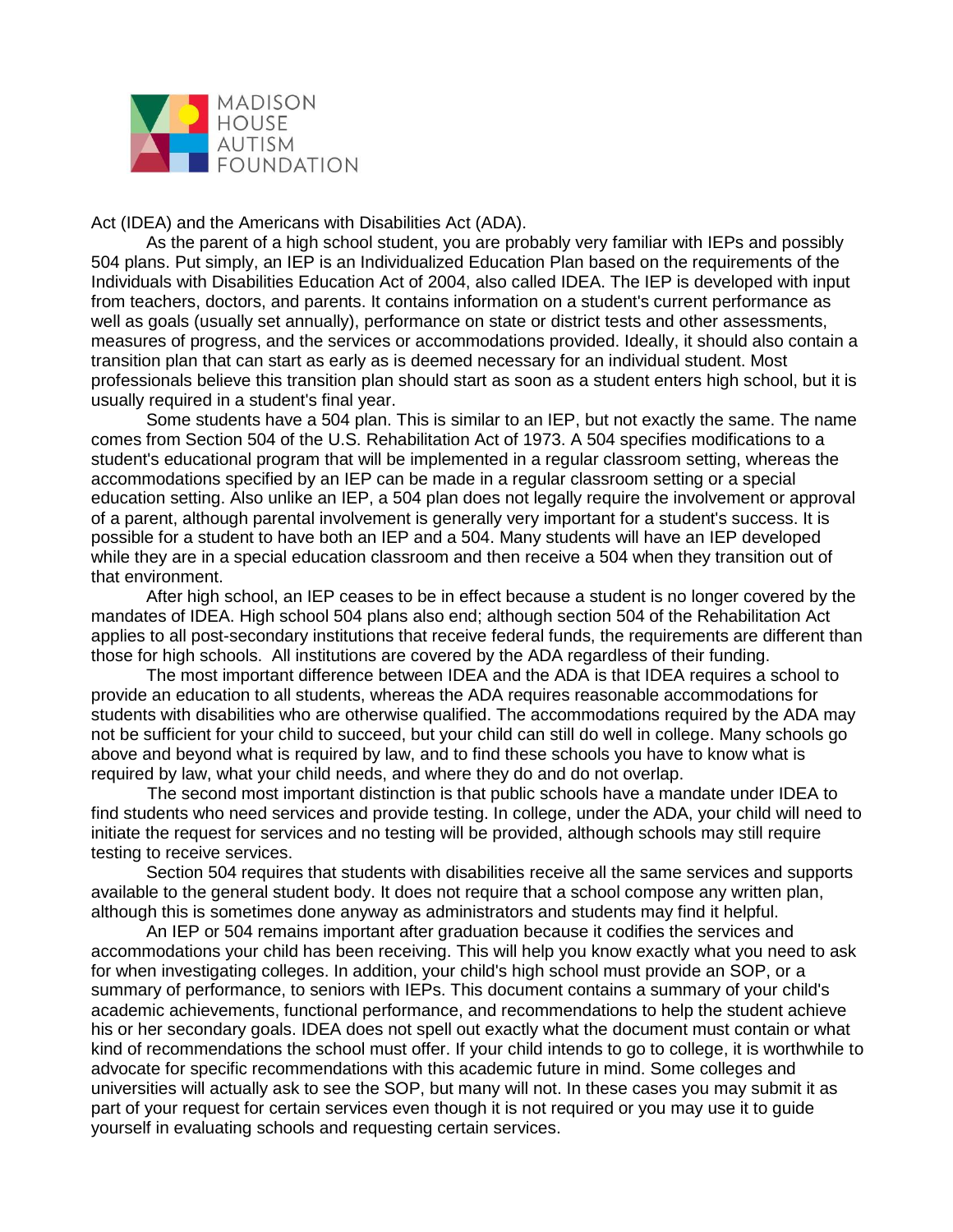

If you have ever had to advocate to get an adequate IEP or 504, then you know it is much harder in practice than it sounds in theory. The good news is that colleges and universities generally do not resist accommodations the way your child's high school might have. They do not all provide the same type or quality of accommodations, but they are clear about what services they offer and what documentation is needed to receive them. Generally speaking, if a student seeks out the services he needs and provides the needed documentation, he will receive the promised services.

# **Preparation Courses**

Some community colleges and disability organizations now offer courses or summer programs for high school students on the autism spectrum to help them prepare for the rigor of higher education. These courses may be a series of workshops or they may be evening classes lasting one semester. These classes tend to cover social skills and academic services available in college, stress management training, daily living skills, self-advocacy, and executive functioning training. Contact your local autism organizations and community colleges to see what is available in your area; if you find such a class, your child may find it very helpful.

# **Resources**

Sample Brag Sheet LINK TO OUR PDF

High School vs. College Comparison Sheet LINK TO OUR PDF

The Department of Education's ADA Section 504 FAQ <http://www2.ed.gov/about/offices/list/ocr/504faq.html>

Section 504 Subpart E (Post-secondary Education) www2.ed.gov/policy/rights/reg/ocr/edlite-34cfr104.html#E

A Toolkit for Your Guidance Counselor <http://heath.gwu.edu/files/downloads/toolkit.pdf>

The HEATH Resource Center at the National Youth Transitions Center <http://heath.gwu.edu/>

Section 504 and Post-secondary Education FAQ <http://www.pacer.org/publications/adaqa/504.asp>

# **Part Two: Choosing a School**

# **Levels of Support**

*Individualized Support*

Many college students on the autism spectrum are enrolled in integrated classes and live in integrated housing while receiving individual support services. This arrangement is more like a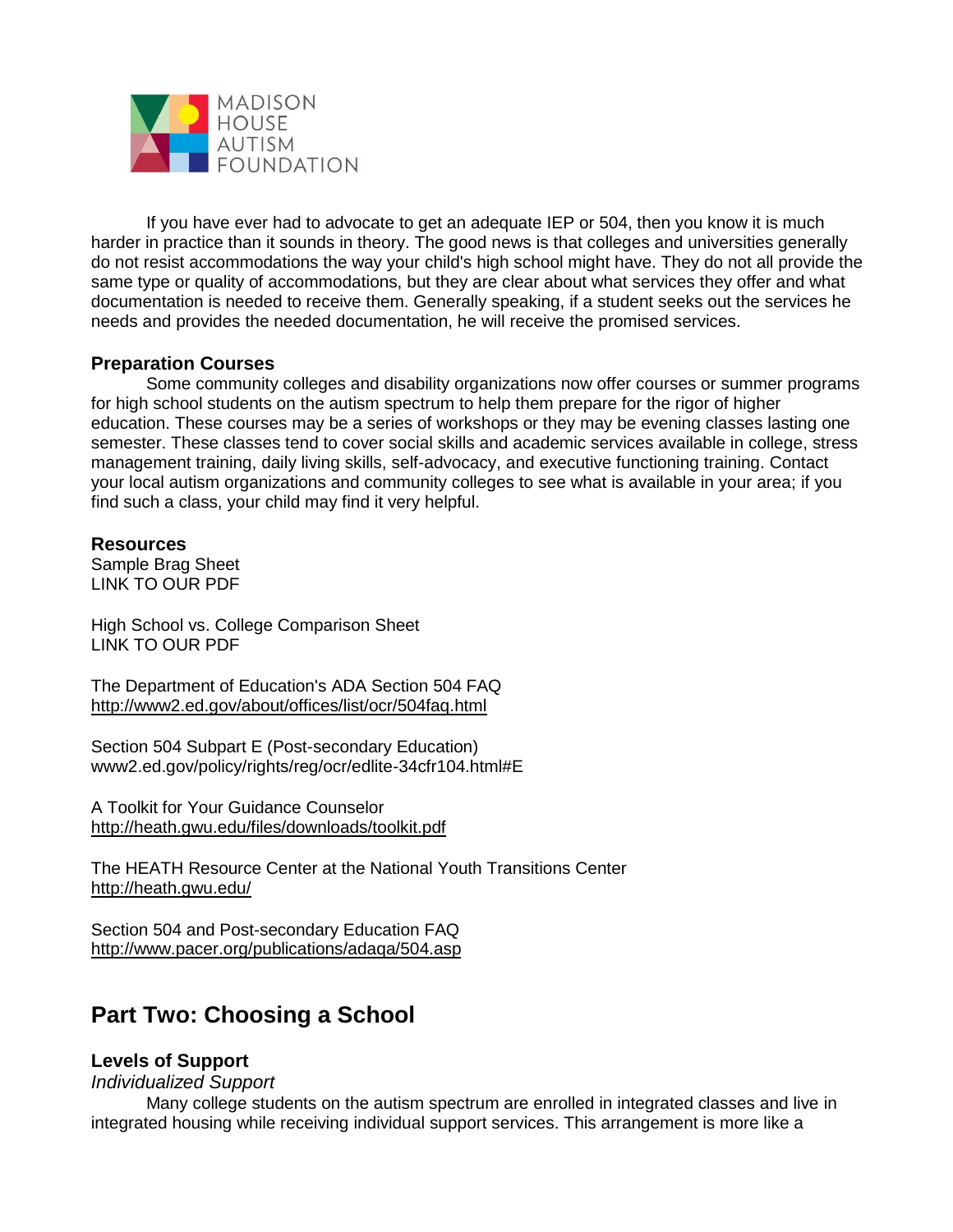

continuum than one specific level of support; it can be thought of as a model for accommodating many different people with different needs in one integrated student body. This is also by far the most common arrangement, and most schools fall somewhere in this category. In this model, most or all services will be academic in nature, and most students will receive them through the Disability Support Office (DSO). Sometimes services will be received through the Disability Services Office, Student Support Services, Office of Student Development, or another department that may or may not be entirely focused on students with disabilities. This office is usually staffed by professionals who advocate for students, coordinate services, provide some services directly, and may offer support groups, workshops, or other special social experiences.

#### *External Special Disability Programs*

Some organizations offer intensive and comprehensive programs dedicated to students with special needs. These are usually affiliated with one specific school but run by independent organizations. They are extremely expensive, sometimes costing as much as \$20,000 per session, but they also involve dedicated housing and staff to provide significant supervision. In most cases these programs are intended to be transitional and may provide one to four semesters of intensive supports with a light course load, often at a community college. Some of these programs are not transitional in nature, and, instead, provide significant support outside an institution throughout a student's college tenure. In these cases, the program usually does not involve dedicated housing.

# *Internal Special Disability Programs*

Some schools offer dedicated programs for students with various special needs that not only coordinate, but also provide all or most of a student's services. These programs are more likely to offer services outside the academic realm, such as social skills training, daily living skills support, or personal organization assessment and training. They are not usually as intensive as the external programs and do not tend to involve as much supervision, although they might include dedicated housing.

Usually a representative will be on the university's admissions committee that is good news for many students, because this representative is usually a specialist in learning disabilities. In most cases students will apply to the school and the program at the same time and be admitted to both or neither.

These programs are also generally fee-based. They can be quite expensive; many cost \$2,000 to \$5,000 per semester, in addition to tuition, and some cost more. Unfortunately, this will put such programs out of the reach of many students. However, this income allows these programs to own and supply more advanced tools and assistive technology than disabilities support offices that do not charge additional fees. They are also able to employ specialists in various learning, intellectual, and developmental disabilities, psychologists, and at some schools even organizational coaches, professional tutors, and mentors.

In some cases, tuition for dedicated disability programs may be tax-deductible. If the primary reason for sending your child to a specific program is medical, and based on an official diagnosis, you should consult a tax professional to find out what deductions, if any, are available to you.

# *Developmental Programs*

Developmental programs are designed to help talented, but underachieving, students to reach their full potential and to prepare them for college. Most such programs are especially interested in students with a low GPA and high test scores. Typically, they involve getting an associate's degree at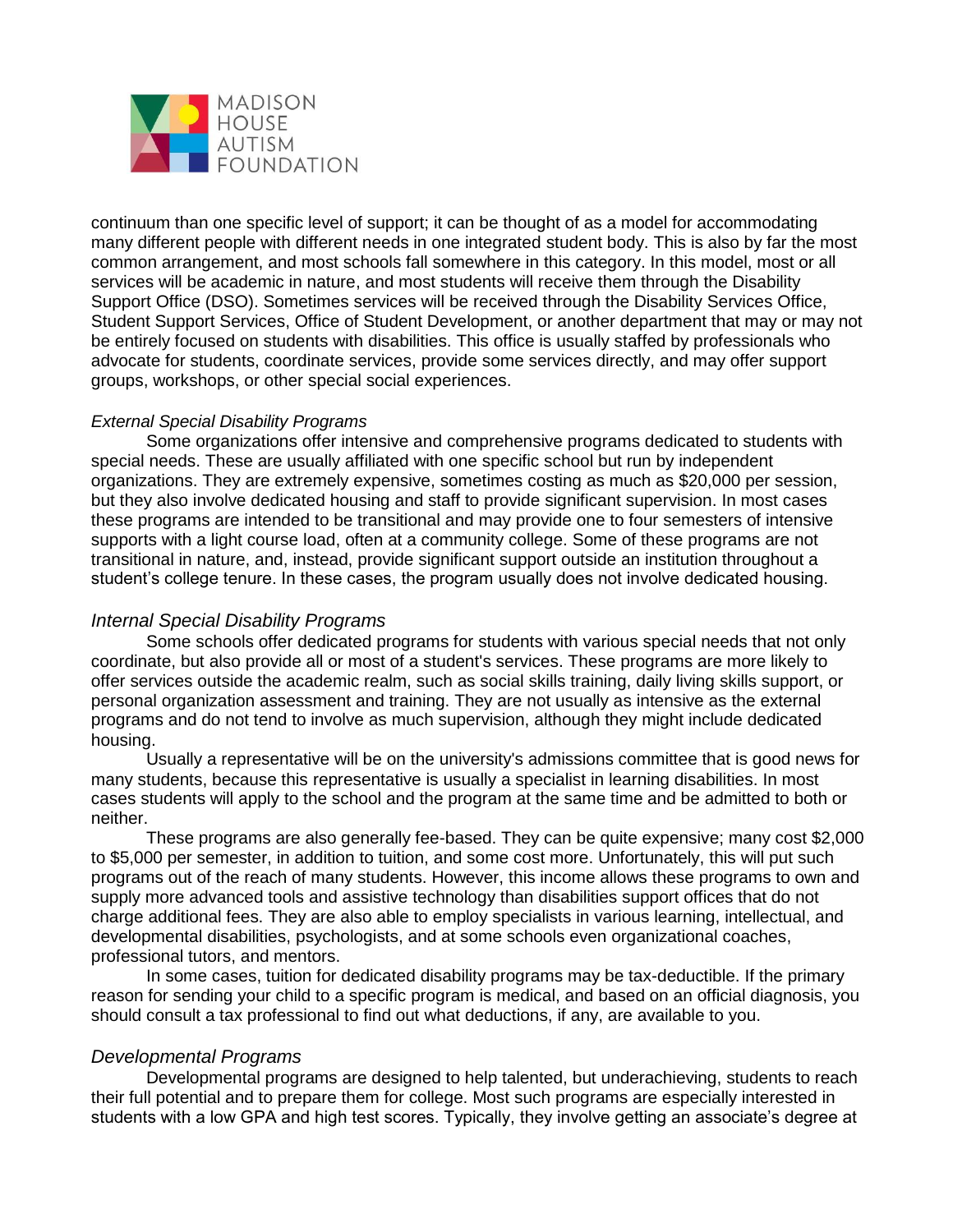

a four-year school. Specific requirements differ, but in most cases achieving a designated GPA in the program allows a student to matriculate automatically. Often the required GPA is only 2.0, though it may be higher. Dr. Jeffrey Deutsch recommends that families look for programs labeled "college prep" to be sure they're finding a true developmental program that will lead to a complete college education.

# *Transitional Programs*

The defining trait of a transitional program is that it does not provide a complete college education, but is meant instead to serve as a transition to a post-secondary experience. Most external dedicated disabilities programs are transitional, but this is a broad category that includes many types of programs.

Some provide intensive life and social skills supports as well as academic training. Others, often run by a four-year school, provide a short bridging experience to students who have already been accepted to a four-year school (which may or may not be the institution running the transitional program). In either case, the program will typically involve taking for-credit college classes as part of a lighter course load than a full-time college semester.

#### *No Meaningful Services*

Some schools do not offer services at all, offer a very narrow range of services, or do not administer their services well. These schools may not even have a DSO or unqualified professionals may staff it. Most of these institutions will not be suitable for students on the spectrum.

#### **Two-year vs. Four-year**

Many people underestimate the value of good community colleges. There are some jobs for which an associate's degree is good preparation, but even students who need a bachelor's degree can benefit from two-year schools. Some students and their families feel that a two-year school is a good transitional step between high school and a bachelor's degree program. These schools, which are often community colleges, tend to cost less per credit hour and will often enroll students without a competitive admissions process. This removes a major barrier for some students. Success in community college also allows individuals to build a track record of post-secondary achievement, which *may* allow them to apply to universities as transfer students without sharing their high school transcripts or test scores. Finally, many students choose to begin their education at a community college because it allows them to live at home and receive some of the same supports they received in high school, from the same individuals, in the same settings, while doing college level work.

That does not mean that two-year schools are the right choice for everyone. Transferring out of community college means going through an additional major transition; students will have to adapt to two schools, two programs and two campuses within a four-year period. You must also consider the academic potential of each individual two-year school. Some institutions have well-regarded programs or pipelines into good state schools. Others are not academically challenging or just do not have strong programs in your child's area of interest. Dr. Jeffrey Deutsch points out that unfortunately, some universities discount credits from two-year schools. This means that students might have a difficult time getting in to a four year school or they might have to repeat many classes after transferring, even if they went to a high quality two-year school. If your child's preferred four-year school will not accept the needed transfer credits from the community college in your area, then starting at the community college is likely to lengthen the time required for a bachelor's degree and wipe out any money saved. If your child is considering community college, contact specific four-year schools to discuss what credits they will accept from the two-year schools in your area. Do not just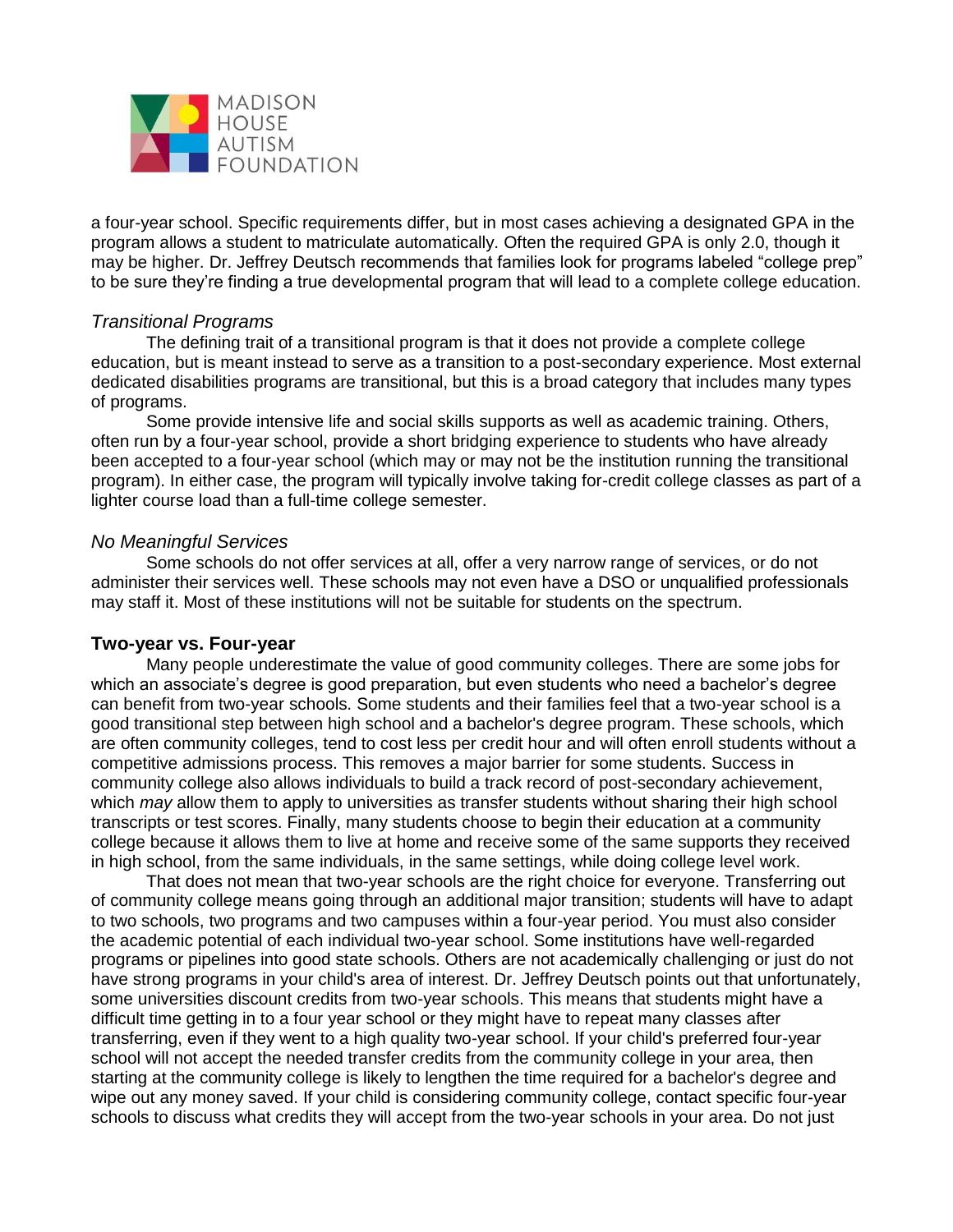

rely on the two-year schools for your information.

One last strategy is to allow your child to take community college courses in their personal areas of interest during high school. Most high schools will accept community college courses for credit and some even allow time during the school day for juniors or seniors to attend community colleges; those that do not will generally allow students to take these courses over the summer. It is important to note that the more specialized the class taken, the less likely it is that a university will accept it for transfer credit. This means that taking college classes of personal interest during high school is a great educational opportunity, but may not shorten the time required to earn a degree. Working towards a bachelors in high school will typically require a strong dual enrollment program at your child's high school and your child's willingness to take general education requirements at the community college.

#### **Common Accommodations**

When looking at schools, it is important to know what services they offer. Your child's IEP and guidance counselor are great starting points when deciding what to look for in colleges, but it also helps to know what the most common options are.

Note takers Books on tape Access to instructor notes Extended testing time (usually time-and-a-half) Preferential seating **Tutoring** Altered assignments Extended deadlines Alternate exam formats Use of a calculator Tape recorder Having a laptop in class Speech-to-text software Ability to leave classroom for self-regulation breaks Assistive communication devices (text to speech devices, letter boards, etc.)

#### **Choosing Accommodations**

When identifying the services your child will need to succeed in college, consider your options carefully. First, think about the services received in high school. Examine the IEP closely, but also meet with your child's teachers to talk about the accommodations and services he receives in the classroom. You might find that in your child's day-to-day life, some things have been implemented differently than envisioned or that some teachers have made some additional adjustments as they learned about your child. You do not want to forget about these 'unofficial' accommodations, and your child may not think to mention everything that has become part of his classroom routine. The more time you make to speak with teachers, and the earlier you start the process of encouraging your child to notice everything that helps him succeed in the classroom, the more accurate your list of needed services will be.

Next, consider the differences between high school and college. Conversations about the transition to post-secondary education are not just important for your child but you, too. Think about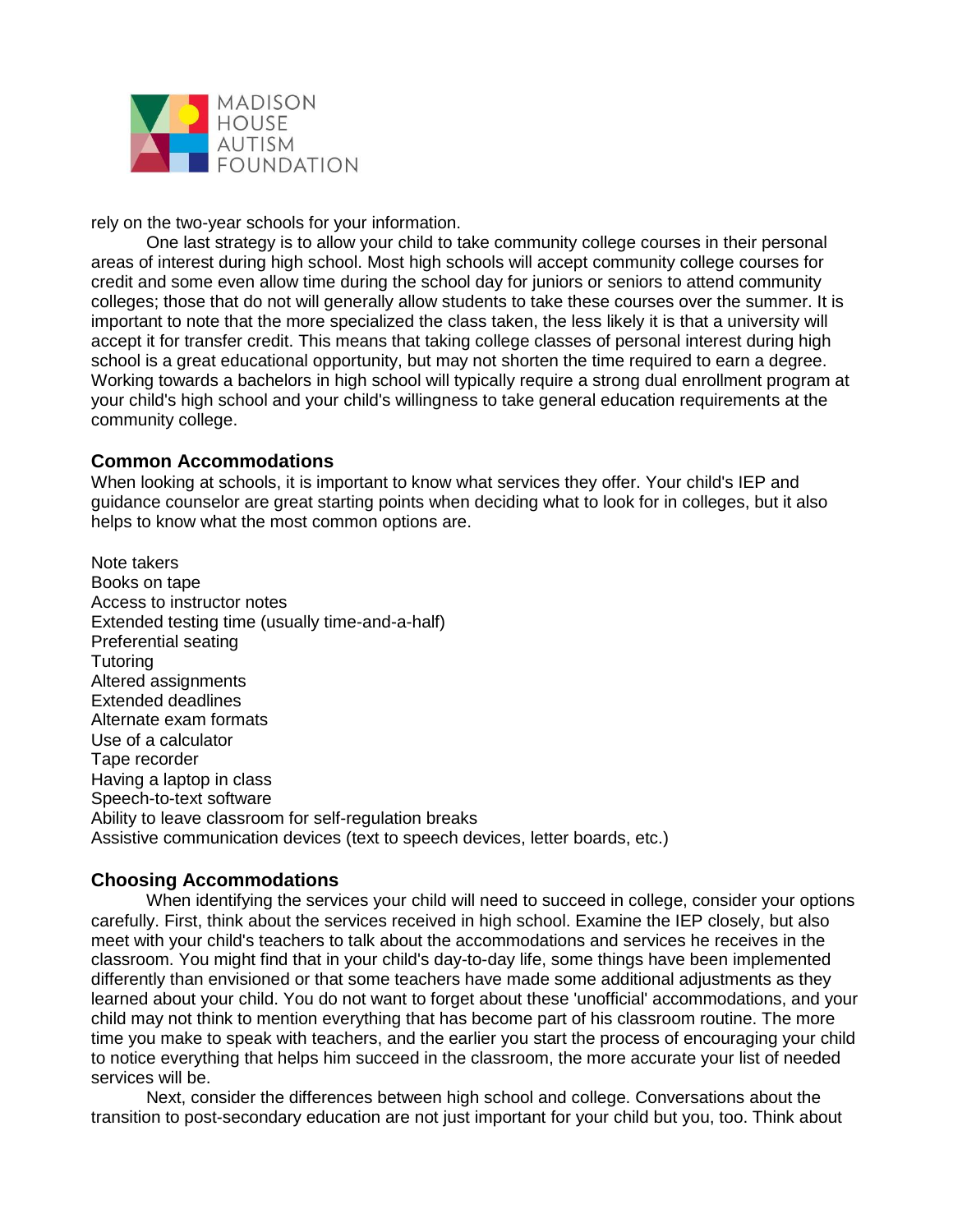

the new challenges that college brings and what extra supports could smooth the way. For example, in high school the school day is one continuous block for most students, but this is not true in college. Will your child need help managing a daily schedule for class, homework, and study time as he adjusts to college?

# **Evaluating Accommodations**

Not all institutions that offer the same services implement them the same way. Tutors, for example, can be professional or peer. Generally speaking, any tutor who is paid will be called a professional tutor, but that does not tell you everything you need to know. Try to find out how many are available, what kind of training they get, whether or not they are certified, how much experience they have, and whether they are available for every subject or class. Sometimes tutors will even be available for social skills mentoring.

You should also think about what each service really means and why your child needs it. You need to find out if a school is implementing something poorly or in a way that just will not work for your child. For example, he may receive extra time on tests. Why? Does it have to do with concentration, verbal processing, both, or something else entirely? If concentration is a factor, will he need the entire test time to be uninterrupted? Does he also need a distraction-free area? If he hasn't needed a separate testing area in high school, is it possible he will in college, when his classes are in large lecture halls with hundreds of other students? Some institutions offer extra time on tests by creating a dedicated, distraction free test area in the DSO or elsewhere. At other schools, all students take the test together in one lecture hall and the majority of students are released when their time is up, which creates noise and other distractions for the students who receive extra time. In the least effective cases, all students receive the same amount of test time in the classroom, and when that time is up, the students who receive extra time are escorted somewhere else to finish the test. It is not enough to know if a service is offered, you must also find out how it is implemented.

# **Meet with People**

When visiting a school, make sure to visit the Disability Support Office (DSO) or its equivalent. The DSO employees will be able to explain the services and accommodations available, give you advice on describing needed accommodations to professors and fellow students, and should also be able to describe how various supports are most often implemented. Do not be afraid to press for details.

It may also be helpful to ask how students on the spectrum usually participate in campus life and what social events there are that will appeal to your child. If there are any special groups for students with autism, this office will know about them. They may also be able to connect you with current students on the spectrum who would be willing to speak with him.

Ask to visit with some professors in departments that interest your child. At many schools this will not be possible, but if you find someone who is willing to speak with prospective students you will have a chance to ask important questions like how she has implemented various accommodations, what her experience teaching students on the spectrum has been like, and what she recommends to a student like your child who wants to succeed in her area of expertise.

#### **Classroom Environment**

Some supports are hard to quantify. Dr. Jeffrey Deutsch points out that some in-classroom supports are more social than purely academic, which is further reason to meet as many professors and school employees as you can. These can include "more direct feedback, volunteering criticisms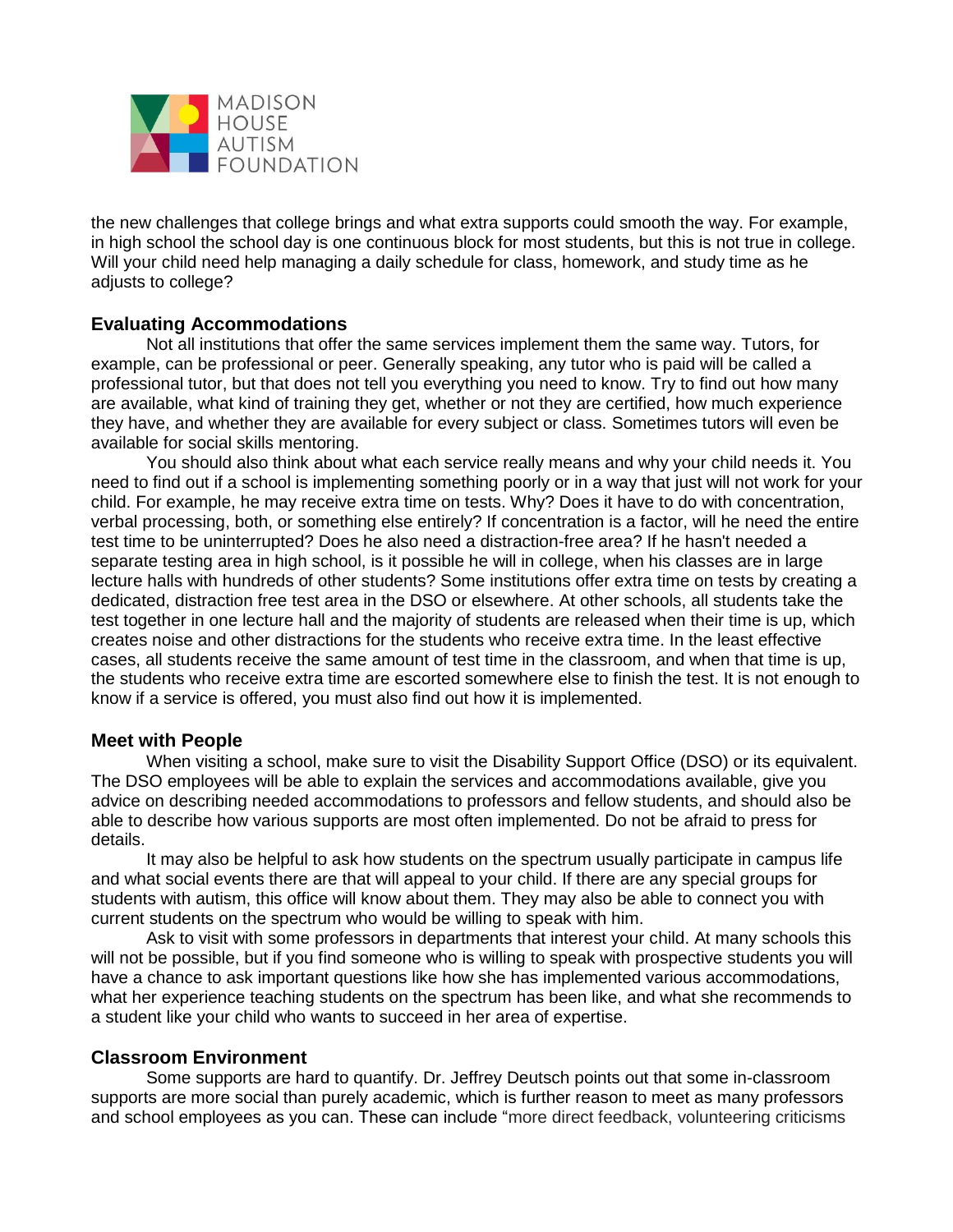

including about social behavior, understanding that annoying behaviors may not be intentional, signals to stop trying to ask questions in class when the discussion needs to move on", and more. He also reminds us that "even if an autism spectrum condition contributes to misconduct (e.g., unintentionally harassing someone) accommodations may not extend to student conduct issues, and the student may find him or herself being judged in the same light and taking the same consequences as any other student".

# **Supports Outside the Classroom**

If your child needs support or help with life outside the classroom, you must think very carefully about exactly what is needed and what form you would like the support to take. Academic accommodations are much more common than life skills assistance (like social interaction or life skills training). You will have to look very carefully for schools with this kind of support, and you may find yourself looking at a transitional program or a fairly expensive dedicated disabilities program, which may offer broad supports for extra fees. These options will be necessary for some students, but they will also restrict your choice of school. Alternatively, you may pay for support not affiliated with an institution. This can be very costly, but it may not restrict your child's choices as much. Ultimately, receiving the necessary supports can be the difference between successful independence and academic failure, and some investments may save money in the long run.

# **Program Requirements**

Required classes vary between schools, both for specific majors and general education requirements. If your child has significant trouble with a type of class like math or foreign languages, to the extent that it could prevent him from doing well in a degree program, then it may be worth looking for a school where he will not have to take that subject at all. Some schools simply will not require the problematic class and others may be willing to negotiate or waive requirements for some students. To have specific requirements waived, it is best to look for a school that has a history of making those adjustments to the curriculum and an established process for documenting and granting those requests.

When evaluating schools, always make sure that the general education and major requirements you have are accurate and current.

# **Class Structure**

Some students on the autism spectrum will have an especially hard time with huge classes and crowded lecture halls. Not only do these classes mean dealing with more people, it may also be harder to self-advocate when there are more students making demands on a professor's time. Other individuals may have a harder time with smaller classes that may place more emphasis on group work, discussion, or other social interaction. There is no single 'right' class structure for individuals on the spectrum; it is just one more thing you and your child need to think about when choosing a school.

When visiting a campus, ask about average class size within specific departments. Ask to peek into some classes your child will have to take. If possible, ask to speak with some students in the majors your child is considering. Most students will have to take some classes that do not suit them very well, but different schools emphasize different teaching methods and your child should aim to have as many classes geared to his learning style as possible.

# **Living Arrangements**

This is one of many new issues that will arise in college. In some dedicated programs, there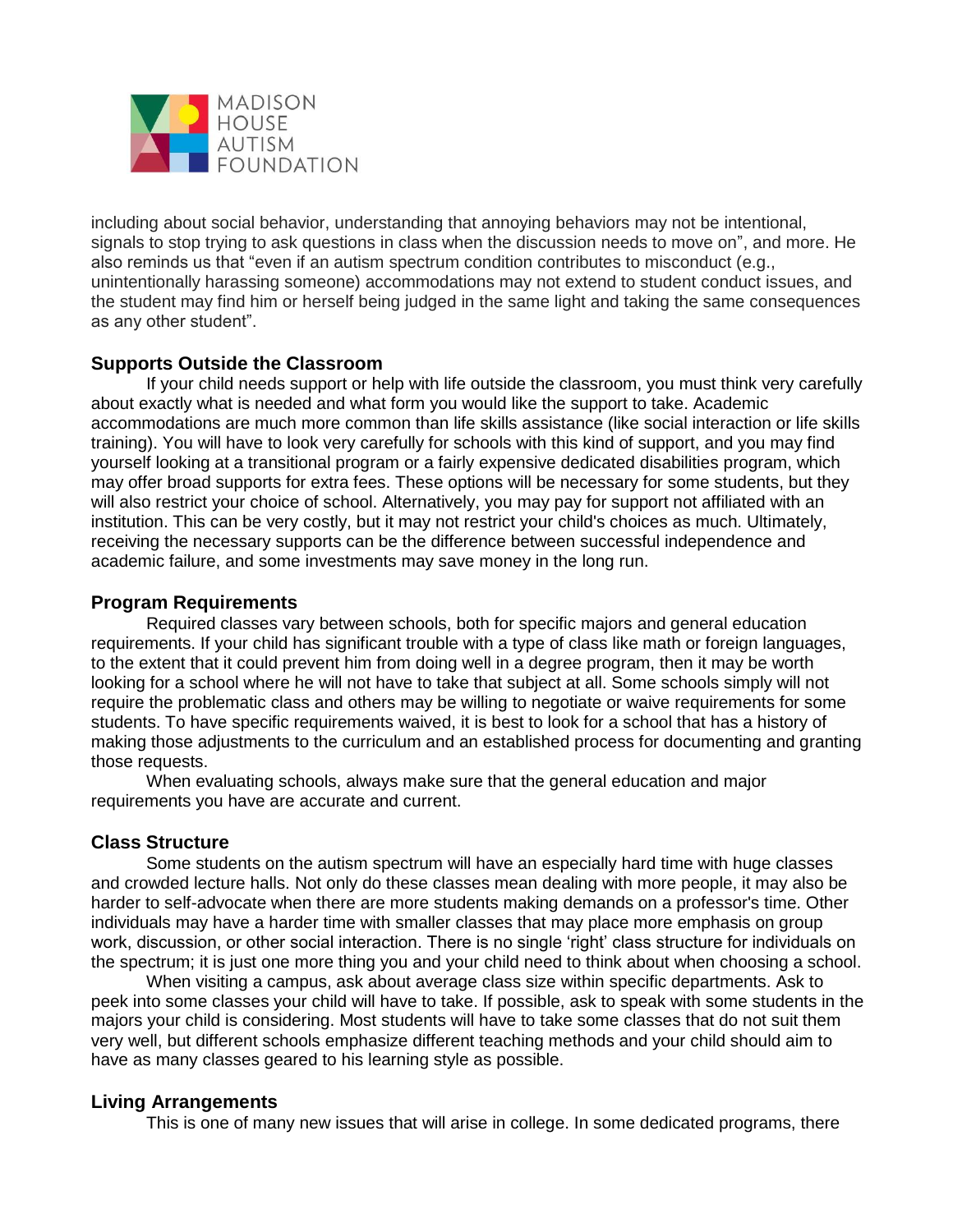

will be special housing, but in most cases students on the autism spectrum will have the same housing choices available as all other students. There is no best choice for everyone; you and your child must consider his strengths and challenges.

Living at home may offer a longer transition period between high school and the full independence of college and it may save money as well. This is an especially good option for students who choose to go to community college (or start at community college and then transfer). The downsides of living at home include a restricted choice of schools, difficulty of socializing on campus, and delaying the beginning of real independence.

A single room in student housing is a good option for many individuals on the spectrum. It offers the ability to be in the social environment of a college campus with the guarantee of a private place for needed retreats. Not being assigned a roommate, who will most likely be a stranger, also alleviates some of the most difficult aspects of the college transition. Some self-advocates recommend a single room strongly, but others caution that having a single room may make it too easy to retreat from socialization, classes, and other challenging but important aspects of college. A single room might also make it too easy for the student to miss meals and classes without anyone noticing. Most families will also need to consider that single rooms cost more, although many schools will provide this at no extra cost if it is a documented need backed by a disability.

Sharing a dorm room presents many challenges in the social sphere, but it is almost always cheaper than having a single room. For some students on the autism spectrum, having to deal with social complexities every single day even in their most personal space will just be too much of a burden on top of everything else college entails. For students prepared to take on this challenge, it provides huge opportunities for growth and learning.

# **Sensory Friendly Design**

There is a huge variety of design and layout among campuses. When you visit schools, it is important to evaluate as many spaces as possible for lighting, spaciousness, and other issues of sensory-friendliness. You need to look at the communal living spaces as well as classrooms. Most guided tours will not include every building on a campus and may focus on the newest and most updated buildings, so do not be afraid to ask specific questions about where your child would be living or taking classes. Ideally, your child will have the opportunity to see the specific buildings and even classrooms where he would be learning and living.

If at all possible, try to see the campus at different times of day. You can often request private tours, but you may also be able to spend a day or two on campus. This is ideal, because tours are often conducted during times of the day when they will be least disruptive to and least disrupted by students, and your child needs to see what the various spaces on campus will really feel like during a typical school day. Your child may also need to find some good, quiet places on campus that can be used for decompressing and alone time. In order to find these places, your child needs to see how the library, dining hall, computer labs and other common areas are used throughout the day during an active semester.

#### **Resources**

Association on Higher Education and Disability <http://ahead.org/>

*The College Sourcebook for Students with Learning & Developmental Differences,* by Midge Lipkin, PhD, 2009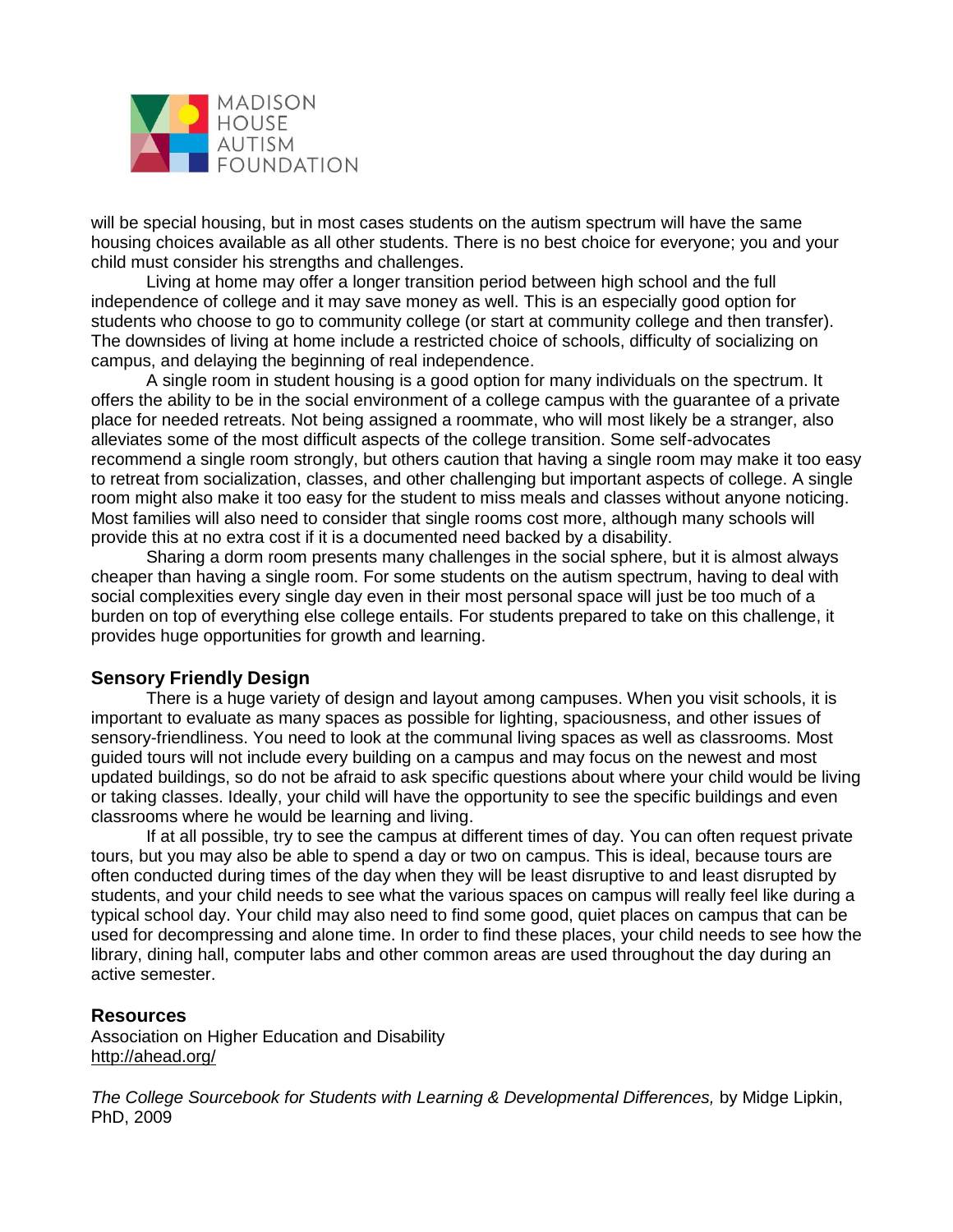

Think College, a Site Devoted to College Options for Individuals with Intellectual Disabilities: <http://www.thinkcollege.net/>

Institute for Community Inclusion, Overview of Program Models [http://www.communityinclusion.org/article.php?article\\_id=178](http://www.communityinclusion.org/article.php?article_id=178)

Transition Resources by State <http://www.ncset.org/stateresources/resources.asp>

Navigating College, a Project of the Autistic Self Advocacy Network http://www.navigatingcollege.org/

# **Part Three: Getting In**

# **Standardized Testing**

*SAT vs. ACT*

Your child should choose to take the SAT, American College Test (ACT), or both based on his skills and aptitude. If registration fees are not a problem for you and your child is willing and able to take both tests, there is no harm in doing both and comparing scores before deciding which to submit to colleges.

- 1. The ACT is slightly longer and allows slightly less time per question, not including testing accommodations (215 questions on the ACT vs. 170 on the SAT).
- 2. The SAT essay is required, and the ACT essay is optional (until 2016, when the SAT essay will become optional).
- 3. The ACT has a science section. This is primarily an assessment of a student's ability to read graphs, understand hypotheses, and follow research summaries. It is not primarily a test of curriculum knowledge.
- 4. The ACT includes basic questions about trigonometry and the SAT does not.
- 5. The SAT has a guessing penalty (until 2016, when this will be removed).
- 6. The SAT places more emphasis on vocabulary (until 2016, when many vocabulary words will be removed).
- 7. The ACT is generally considered to have slightly more difficult math, but all math questions are multiple choice, unlike the SAT.
- 8. The SAT includes tricky questions designed to reward high attention to detail and very close reading (double negatives, words that look almost the same like nattiest and nastiest, etc.)

# *Testing Accommodations*

Any accommodations your child's school provides for test taking do NOT apply to standardized tests like the SAT and ACT. These tests do provide accommodations like extra time, but you must apply for them separately.

The SAT is administered by the College Board, which also administers advanced placement (AP) exams. A student can receive more time, extra breaks, or other accommodations on these tests. Most applications for accommodations from the College Board are made through the student's school.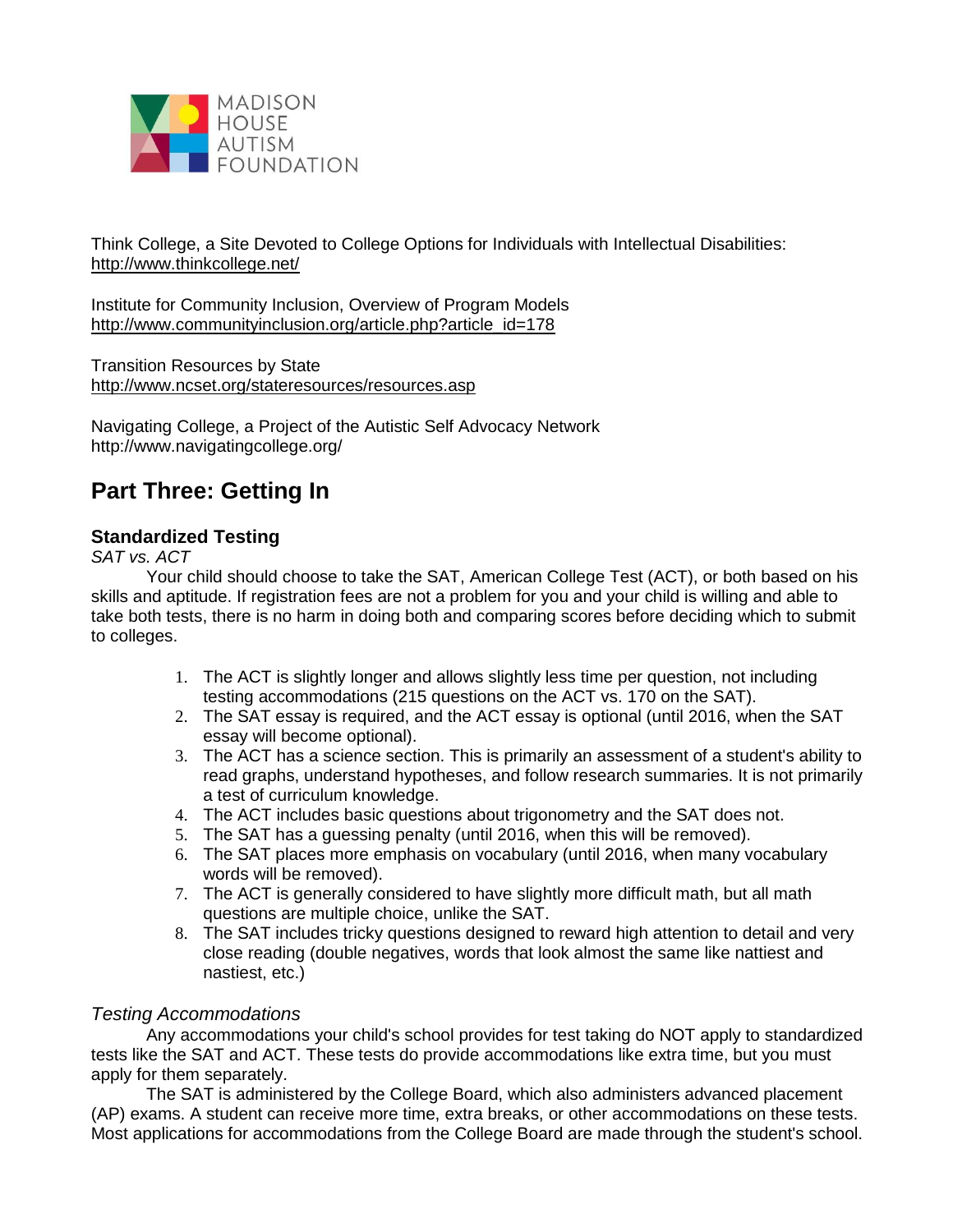

This is generally easier for the student and the family because the student is considered "school approved" and, in most cases, will not have to submit any additional documentation. This process can also be completed online by school employees. A student can choose to apply for testing accommodations without the help of his or her school by using the Student Eligibility form, which can be found online, and submitting documentation of the disability. In either case the process for approval takes about seven weeks. If received, the approval will last throughout high school, which means that the student may receive the approved accommodations on every College Board test he takes.

ACT administers the ACT, Inc. Students can receive several types of accommodations for this test, including extra time, testing over multiple days, and writing in the test booklet. However, this application process is more complicated than the College Board's and involves submitting more documentation (usually including the entire IEP). Students must apply directly to ACT, Inc. rather than through their school, although the application does include information, which must be filled out by a school employee. In addition, the ACT uses three separate forms depending on the specific accommodations needed and where they will be received. A student must register for the ACT before applying for accommodations. The application must then be submitted through the mail, not online, and be postmarked four weeks before the scheduled testing date. If the student is approved, he will then be scheduled to test at the nearest testing center (or school) which provides the approved accommodations. If this is not the location where the student was originally assigned to take the test, his registration will be updated online to reflect the change. This means he must monitor his registration as the testing date approaches. If a student wants to test again, he must register and then indicate either online or over the phone that the same accommodations will be used.

# *If Standardized Test Scores Are Bad*

Generally speaking, most schools prioritize rigor, then grades, and then tests. This means below average test scores are not the worst thing in the world. Most schools publicize their students' average scores, which allow you to target institutions where your child's scores are not outliers. But what if his scores are really below average, or even downright bad? Some students on the spectrum might find that although they are very smart, and prepared to do well in college, they just do not test well. That is OK, but you need to make a plan to deal with it.

Some schools do not require test scores at all, and it may be worthwhile to focus on them. Many of these schools will still distribute scholarships based on standardized tests, but if you know your child's scores will not qualify for additional funds then you can choose not to share them at all. Your child's application materials are essentially marketing documents that he will use to sell himself to colleges. If something doesn't enhance your child's appeal and is not required, do not include it.

# **Crafting the Application**

#### *Disclosure*

When and whether to disclose their special needs is a tricky subject for students in higher education. If your child needs any services or accommodations to succeed, then he will have to selfidentify at some point. Because your child is no longer covered by IDEA, this disclosure is solely his responsibility and all decisions about when and how to self-identify belongs to your child.

Many individuals choose to disclose initially in their application essays. This can be a good technique if the essay is compelling and focuses primarily on challenges he has overcome while avoiding excuses for weaknesses in his application. If you are not sure how well your child's essay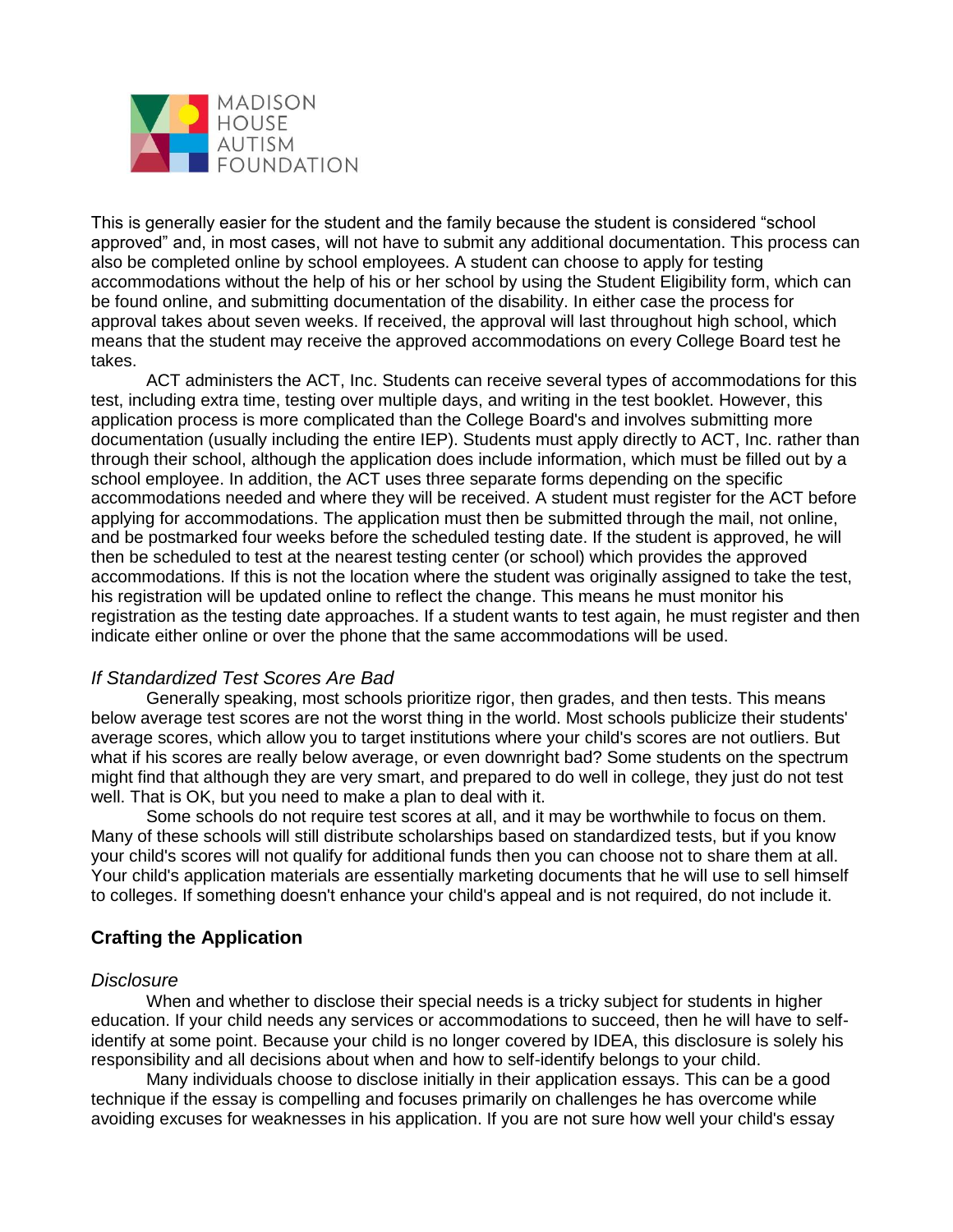

addresses his autism and any concerns it might raise for the school, you should have your child's guidance counselor or teachers review a draft. If the application is especially weak in one or more areas, you might consider hiring a private educational consultant to help make the essay as compelling as possible. (Fees for such consultants vary considerably, but \$3,000 is average for a counselor who will work with your child throughout the process of college applications). Experts strongly caution against sharing emotional challenges such as depression and anxiety in an essay. Finally, remember that your child's essay does not have to touch on the topic of disability at all; it is absolutely fine to disclose only after acceptance, and in many cases it is better.

During the college application process, you must always have your final goal in mind. In many cases, your child will gain nothing from early disclosure. After he is accepted to a school, your child will gain services from his disclosure. Before acceptance, your child can hurt his chances for admission and will only profit from the disclosure if he can also offer a compelling narrative about his personal strength and desirability as a candidate.

As discussed above, some schools have special programs designed for students with disabilities. At some institutions, a student must be accepted to the university before applying to the program and the advice above will apply. At most schools, a student applies to the university through the special program or applies to both at the same time and will therefore need to disclose very early in the process. In these cases, disclosure is unlikely to hurt your child's chances and there is no reason to avoid it.

Finally, you may consider having your child's guidance counselor disclose his autism if she is contacted by a university directly, rather than just being asked to write a letter. This should only be attempted if you have fostered a close relationship with a counselor who knows enough about your child to describe how well he has dealt with the difficulties of his disability and achieved academic success.

#### **Resources**

College Board Services for Students with Disabilities <http://student.collegeboard.org/services-for-students-with-disabilities>

College Board Student Eligibility Form Instructions [http://www.collegeboard.com/prod\\_downloads/ssd/eligibility\\_form\\_instructions.pdf](http://www.collegeboard.com/prod_downloads/ssd/eligibility_form_instructions.pdf)

ACT Services for Students with Disabilities <http://www.actstudent.org/regist/disab/>

List of schools that do not require any standardized test scores <http://www.fairtest.org/university/optional>

# **Part Four: Getting Services**

#### **Documentation**

In high school, when your child was covered by IDEA, his school had an obligation to identify students with special needs and was therefore required to provide testing. In college, your child must self identify to receive any services or accommodations under the ADA. This means that you must not only plan but also pay for all required testing. For some colleges and universities a diagnosis from the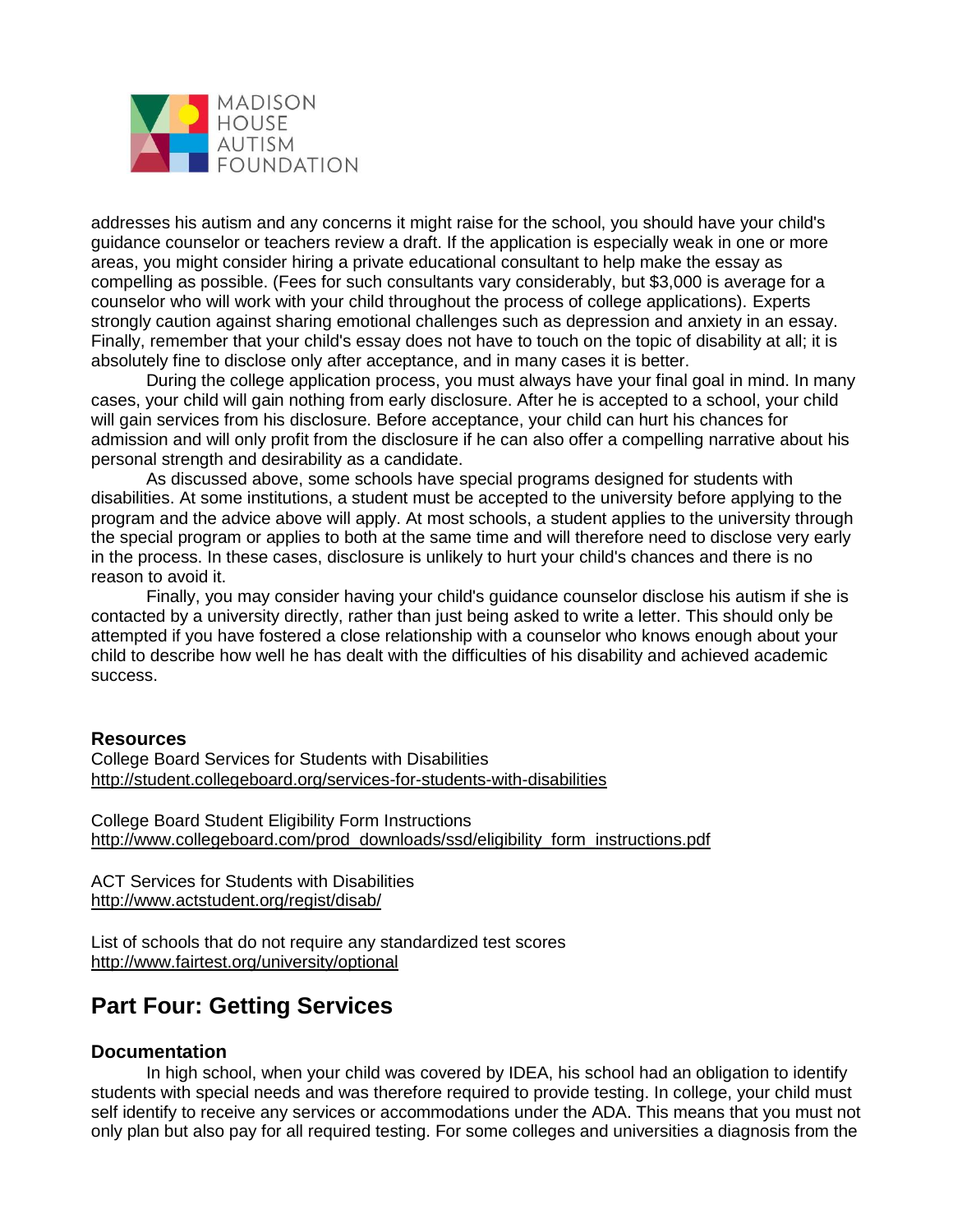

DSM-V will be sufficient; this is not always the case, but it is somewhat more common for students on the autism spectrum than students seeking services for other reasons.

However, many schools will require more documentation. This can include both aptitude and achievement tests. Generally, all documentation must be less than three years old. Colleges also usually require that your child receive the adult version of each specific test even if he received the childhood version extremely recently. To prepare for this, you should start requesting that your child receive the adult version of all scales and assessments as soon as possible (usually when your child is 16, but if he is close to the required age it will not hurt to ask). This is important because it will sometimes allow you to have the assessments required by colleges paid for during high school without going out-of-pocket, and it minimizes the likelihood that you will have to pay for an adult assessment shortly after receiving the child version of the same test. This not only saves money but also reduces stress for your child who will have to undergo less testing.

#### **Disclosure Letter**

Some students use a disclosure letter, or accommodations letter, to present their special needs and their approved accommodations to each professor. In many schools, the Disability Support Office (DSO) will help the student write a letter that briefly and clearly explains what is needed. Some schools require this, but most treat it as an optional and helpful tool that students may use to selfadvocate.

#### **In the Dorms**

Some students will need certain services or accommodations outside the classroom and in their living environment, and others will just need a little understanding and acceptance. Students on the autism spectrum who intend to live on-campus should meet with the director of their dorm. A disclosure letter, either the same one given to professors or one written specifically for housing, can be brought to the meeting to help start a conversation about what your child needs to thrive and be happy on campus. Students should also meet with their Resident Advisor (RA) to discuss their needs. A strong relationship with peer supports, like his RA, will serve your child well throughout college.

Living on campus and away from home is one of the biggest changes between high school and college for students who choose this path. Identifying individual needs and getting those needs met is an ongoing process. Help your child understand that it is always OK to revisit decisions about housing needs and that he should never be afraid to request additional meetings with the dorm director, his RA, or anyone else he needs to talk to. These people should all understand that adjusting to college is a process and that the conversation about individual needs is ongoing.

# **Funding**

If your child receives any financial awards, you will need to be very aware of how (or if) it impacts any income from Social Security Insurance (SSI) or Social Security Disability Insurance (SSDI).

#### *IDEA*

Dual enrollment, where a student is enrolled in college credits while still in high school, can often be paid for by the student's public school using IDEA funds. Dual enrollment cannot be used to obtain a college degree, but it can be used to earn some college credits and therefore lessen the eventual cost of a college education.

#### *Vocational Rehabilitation*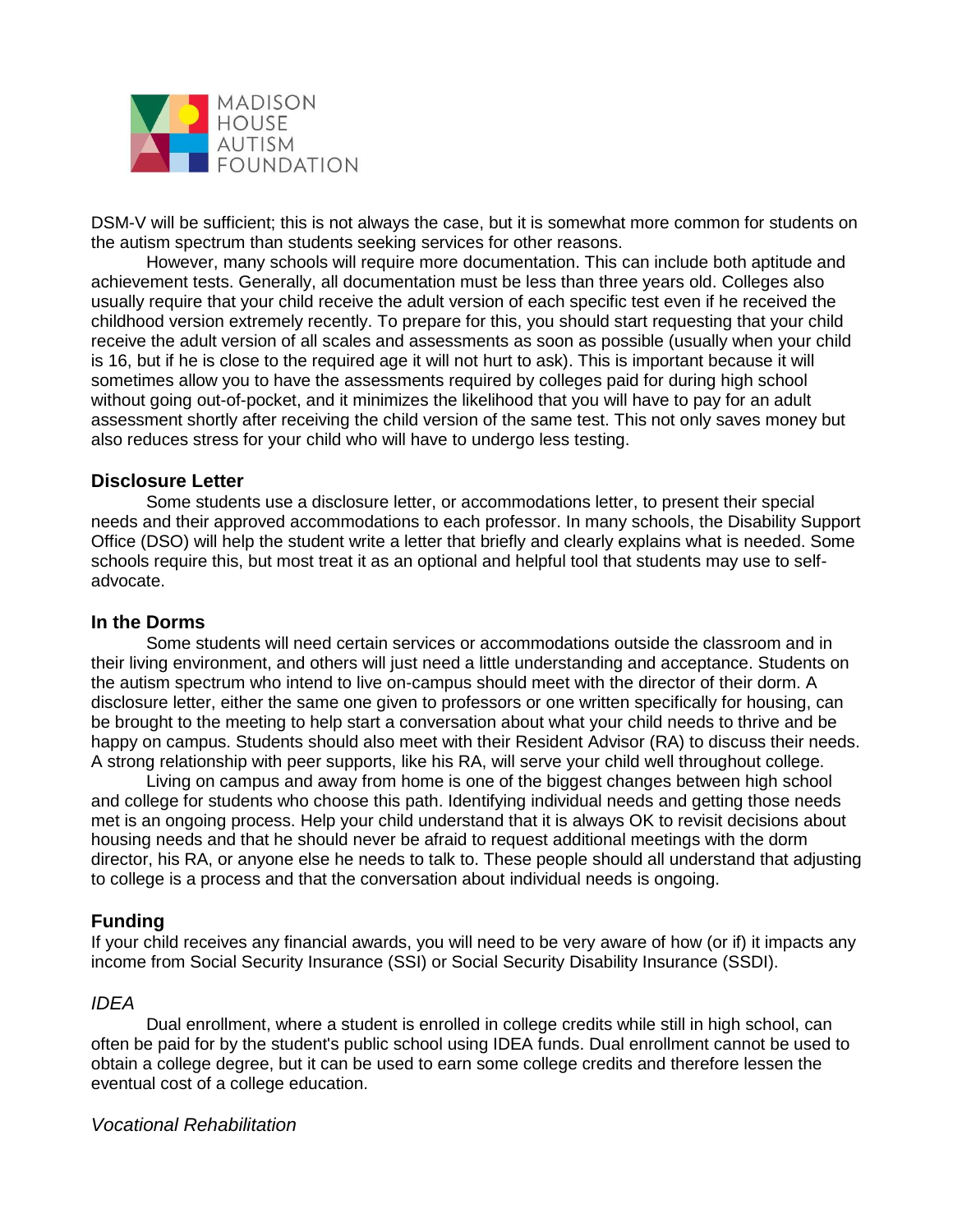

A state's Vocational Rehabilitation (VR) funding may pay for college courses or offer tuition waivers for eligible students whose courses of study are geared towards gaining employment. Funds may also be available for books, transportation, or employment supports for students who want to work while in school. The easiest place to begin to gather information about VR funding is at your child's transition IEP meeting, where you should have the chance to talk with representatives of one stop career centers, agencies that administer individual training accounts, and/or other developmental disabilities agencies.

Students eligible to use VR funding for post-secondary education will need to have a regular high school diploma (rather than a certificate of completion or IEP diploma). Other specific guidelines differ widely based on the agency and the type of funding, and so most families will find it worthwhile to contact their local vocational rehabilitation office and inquire.

#### *State Developmental Disabilities Offices*

Some state I/DD offices will offer scholarship programs for which your child might qualify. These scholarships are often geared towards post-secondary education generally rather than towards a four-year degree program specifically.

#### *The Rehabilitation Services Administration*

The Rehabilitation Services Administration (RSA), through its many programs and projects, provides an array of discretionary grants and other funding opportunities to serve individuals with disabilities and their families.

#### *Private Scholarships*

There are some autism-specific scholarships for which your child might qualify. It never hurts to apply for many scholarships, so investigate what is available for students with the same challenges as your child. Do not forget to look at scholarships specific to your child's target schools.

#### **Resources**

College Autism Spectrum, an organization providing private college level supports and consulting <http://collegeautismspectrum.com/>

*Self-Advocacy Skills for Students With Learning Disabilities: Making It Happen in College and Beyond*, by Henry B. Reiff, PhD., 2007

*A Freshman Survival Guide for College Students with Autism Spectrum Disorders: The Stuff Nobody Tells You About!*, by Haley Moss

Autism Specific Scholarship from the Organization for Autism Research http://www.researchautism.org/news/otherevents/scholarship.asp

The Rehabilitation Services Administration <https://rsa.ed.gov/>

# **Disability and Other Special Programs**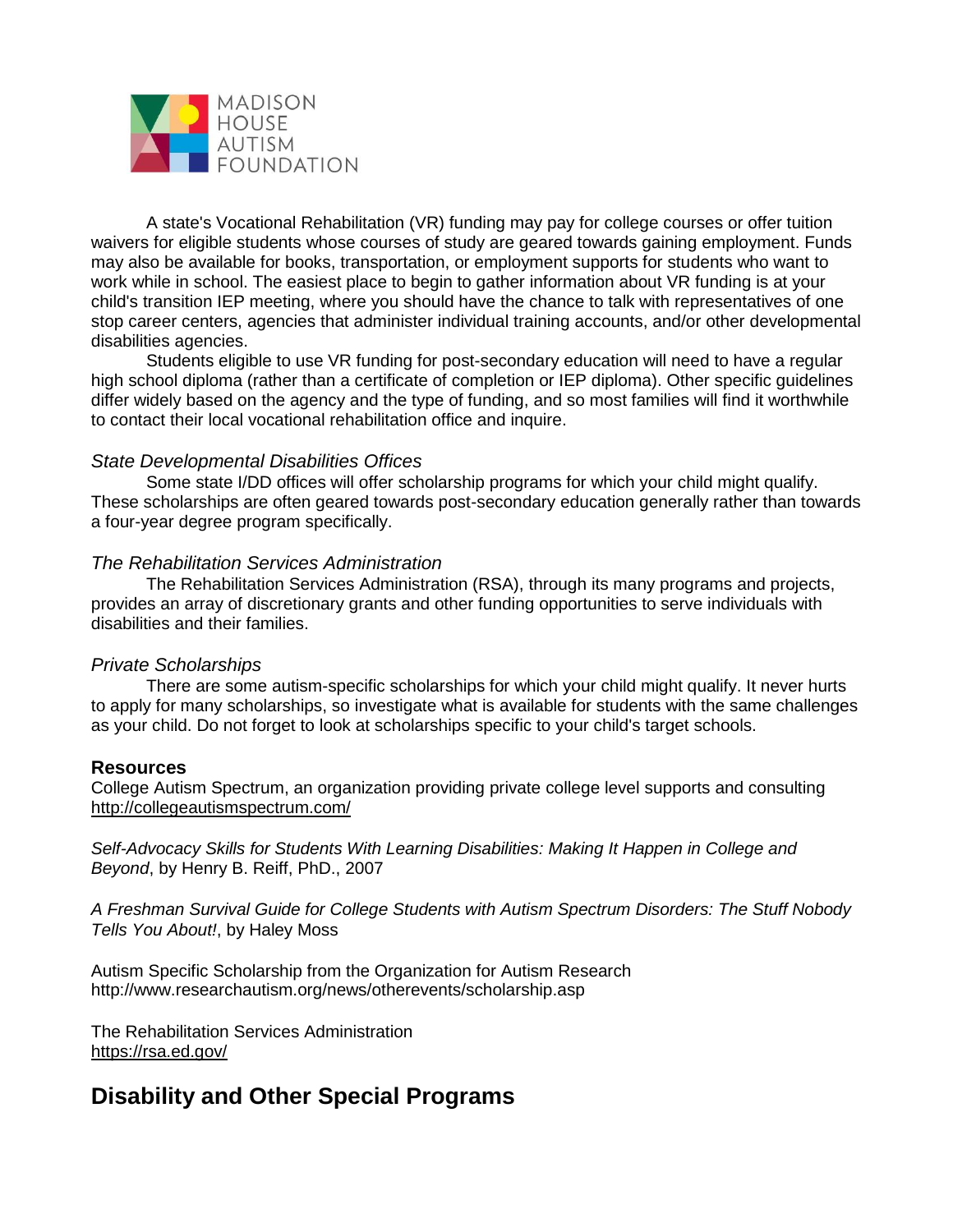

#### **Adrian College, ACCESS and EXCEL programs**

The ACCESS program offers many well-implemented supports to students with a documented disability. The program strongly supports self-advocacy and prioritizes student retention and graduation. This program also covers the Disability Issues Committee, which meets regularly, and the HANDS student group (Helping to Appreciate the Needs of the Disabled in Society).

EXCEL is a grant program that provides funds to cover various useful services for specific groups of students. It is not disability specific, but students with disabilities may qualify. Unlimited free tutoring, disability related services, and study skills help are among the services EXCEL provides. [http://archive.adrian.edu/academic\\_services/access.php](http://archive.adrian.edu/academic_services/access.php) [http://archive.adrian.edu/academic\\_services/excel.php](http://archive.adrian.edu/academic_services/excel.php)

#### **Arizona, University of, Strategic Alternative Learning Techniques Center (SALT)**

The SALT center is a fee-based program of providing comprehensive resources that include individualized learning plans, help with learning strategies, tutoring, skill development seminars in various academic areas, psychological services, social programs, leadership development, and assistive technologies. SALT also offers some scholarships to offset the cost of participation. <http://www.salt.arizona.edu/>

#### **Beacon College**

Serving students with learning disabilities and ADHD exclusively, Beacon does not have any autism specific programs but aims to serve students with auditory and visual processing differences as well as expressive or receptive language deficits. Offering both bachelor's and associate's degrees, the school takes pride in its array of services and its retention and graduation rates. <http://www.beaconcollege.edu/>

#### **Bellevue College, Autism Spectrum Navigators**

Students who meet admission requirements at Bellevue may visit the disability resource center to fill out an intake request form for this program, which provides individualized services specifically designed to support students on the spectrum.

<http://www.bellevuecollege.edu/autismspectrumnavigators/>

#### **Bethany College, PASS**

The Program for Academic and Social Success is a program for students identified as having specific learning disabilities and attention deficit disorders. Students participate in one-on-one appointments with certified, experienced learning specialists to develop the cognitive and multisensory strategies necessary for college success. A separate application process is required for PASS, and an additional fee is charged based upon the level of services. [http://www.bethanywv.edu/academics/learning-services](http://www.bethanywv.edu/academics/learning-services/)

#### **Dean College, Arch Learning Community**

Arch is a fee-based program that offers individual and group coaching, access to smaller-sized college classes, specialized advising, and a weekly seminar. Students may enroll for all four years of college but do not have to; the Arch approach is a step-down progression of services, where students begin with fairly intensive supports and then transition to less intensive intervention as they discover how to learn most effectively. Graduation and career are high priorities.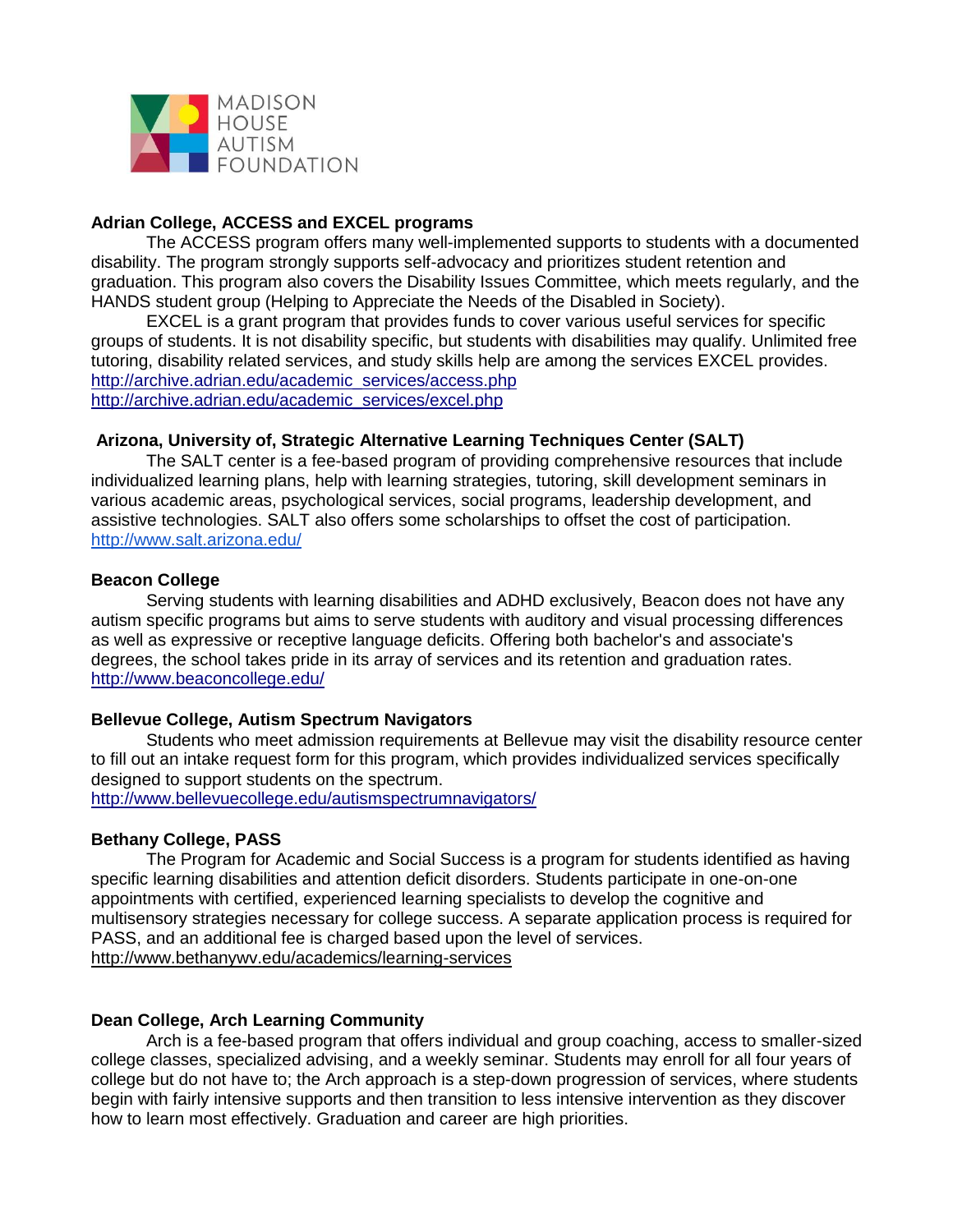

#### [http://www.dean.edu/arch\\_program.aspx](http://www.dean.edu/arch_program.aspx)

#### **Denver, University of, LEP**

The Learning Effectiveness Program (LEP) is a fee-for-service program that provides individualized academic support for University of Denver students. LEP does not involve a modified curriculum; it provides services like subject-specific tutoring, organizational and time management assistance, and specialized counseling. The fee is billed on a per-quarter basis and students are not obligated to participate all four years. LEP serves approximately 230 students per year. http://www.du.edu/studentlife/learningeffectiveness/index.html

# **Drexel University**

The Drexel Autism Support Program provides a peer-mediated community for current Drexel students to promote academic excellence, self-advocacy, and social integration. This is not an academic program and there is no cost. Current Drexel students apply online and are then scheduled for an in-person conversation. They do not need to provide any documentation. <http://drexel.edu/provost/aard/resources-programs/autism-support/>

#### **Elmhurst College, ELSA**

ELSA is four-year, non-degree certificate program, located on the main Elmhurst campus. ELSA admits young adults, ages 18-28, with intellectual, developmental, learning, physical, or sensory disabilities. Applicants must have completed high school but may have a diploma or certificate. ELSA teaches independent living skills as well as academic knowledge. It is currently a commuter program and admits 15 or fewer new students per year. http://public.elmhurst.edu/elsa/

# **Gannon University, Program for Students with Learning Disabilities (PSLD)**

PSLD is a special program at GU that offers students assistive devices, weekly sessions with a writing instructor, weekly meetings with a learning specialists or tutors, advising help, and many other services including extended test time, accommodations letters, and quiet test taking areas. [http://www.gannon.edu/Academic-Offerings/Special-Programs/Program-for-Students-with-Learning-](http://www.gannon.edu/Academic-Offerings/Special-Programs/Program-for-Students-with-Learning-Disabilities/)[Disabilities/](http://www.gannon.edu/Academic-Offerings/Special-Programs/Program-for-Students-with-Learning-Disabilities/)

# **Hofstra, The Program for Academic Learning Skills (PALS)**

PALS is a fee-based program that provides students with a learning specialist from freshmen year through graduation. The guiding principle of PALS is to help students think not only about the subjects they are studying, but also the process of their learning <http://www.hofstra.edu/StudentAffairs/stddis/index.html>

#### **Indianapolis, University of, Baccalaureate for University of Indianapolis Learning Disabled (BUILD)**

The BUILD program is a fee-based program that offers more intensive and profound supports than those available through the university's disability support office. BUILD offers participants many services including one-to-one tutoring with professional tutors, specialized courses in English and math, private study areas and adapted test-taking accommodations, assistive technology, books in alternate formats, and more. The program also aims to foster and teach self-advocacy skills. <http://www.uindy.edu/ssd/build>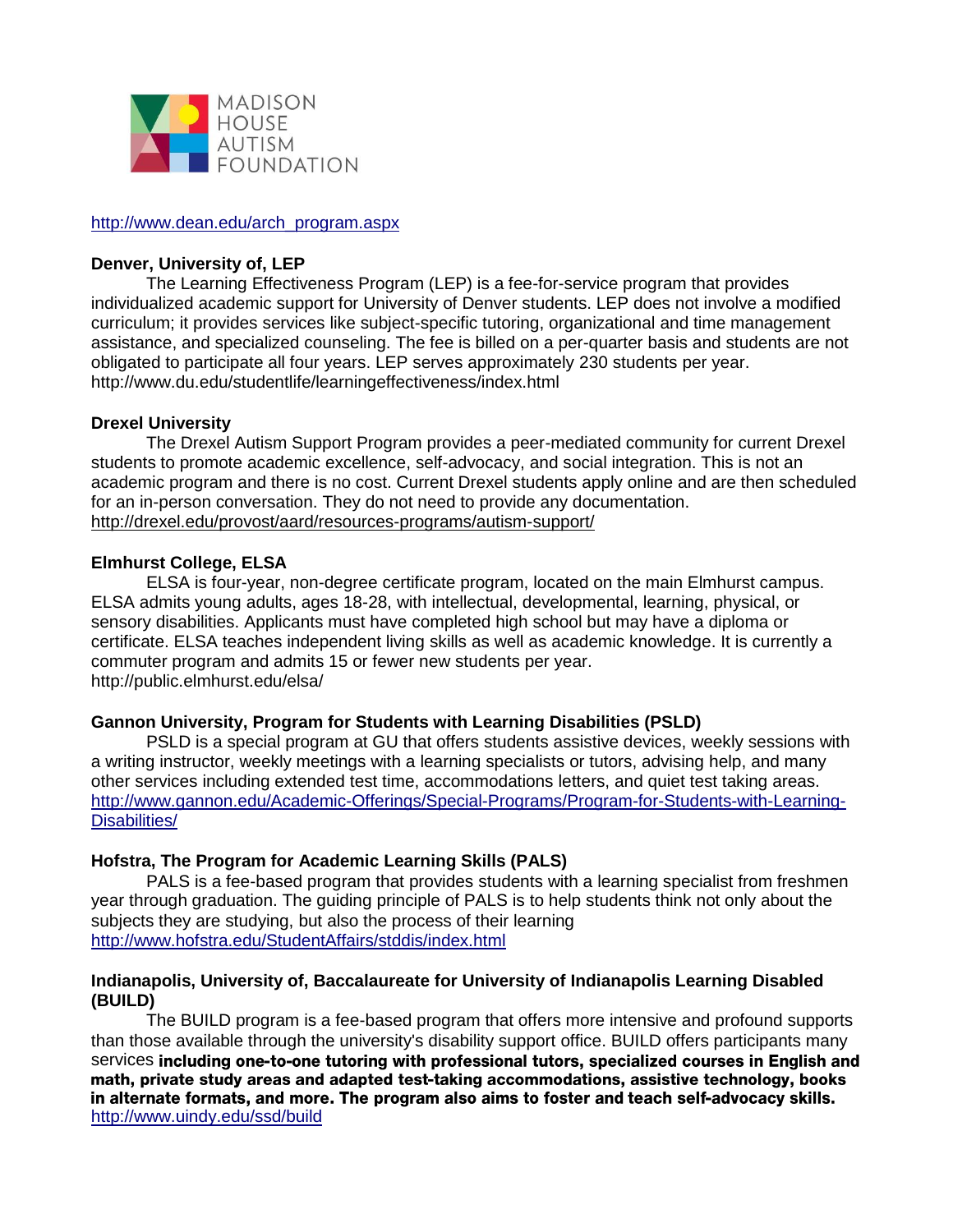

# **Iona College, College Assistance Program (CAP)**

Cap offers comprehensive support and services for students with learning disabilities. Students take the standard full-time course requirements for baccalaureate degree programs to ensure the level of quality education expected of all degree candidates. CAP is staffed by learning specialists and professional tutors with post-graduate degrees. Tutors aim to teach individually appropriate strategies that will be useful across disciplines and help foster academic independence. CAP also provides special accommodations and tools like assistive technology. [http://www.iona.edu/Academics/Academic-Resources-Advising/Office-of-Student-Success/College-](http://www.iona.edu/Academics/Academic-Resources-Advising/Office-of-Student-Success/College-Assistance-Program.aspx)

[Assistance-Program.aspx](http://www.iona.edu/Academics/Academic-Resources-Advising/Office-of-Student-Success/College-Assistance-Program.aspx)

#### **Kansas University, Supportive Educational Services (SES)**

SES at Kansas University is a federally funded TRIO program, which means it has received a federal grant to support and assist students with disabilities, who are first generation college students, or who come from a low-income background. SES provides an array of free services, including tutoring, professional mentoring, and access to a laptop checkout program. To participate, students must be accepted to KU, have their disability documented through the disability resources office, and then apply to the program. Admission is not guaranteed. <http://www.apex.ku.edu/ses/>

#### **Landmark College**

A small college in Vermont, Landmark caters to students with learning differences like ADHD, dyslexia, and autism. Landmark is a primarily two-year school but it does offer some bachelor's degrees. Faculty specialize in teaching students who do not learn in traditional ways and are prepared to help students with social difficulties as well as academic ones. The school employs assistive technologies when needed as well as innovative teaching methods.

#### **The Lincoln College, Academy of Collegiate Collaboration for Effective Student Success (ACCESS)**

ACCESS is a fee-based academic support program for students with disabilities that negatively impact executive functions. Students in the program work with an academic coach to develop skills and study strategies that fit their individual needs. ACCESS coaches work closely with faculty to monitor student progress and with the Academic Success Center to ensure students take full advantage of the one-on-one tutoring and learning labs. http://access.lincolncollege.edu/

#### **Marshall University, Higher Education for Learning Problems (HELP)**

HELP works with students on course content, campus life, organization, and other areas of executive functioning. It provides access to a variety of tutors and academic coaches. Students usually apply to HELP and Marshall at the same time; the application processes are separate. If a student is not accepted to Marshal, HELP staff can write a letter of exception on their behalf, but this does not guarantee admission. Current Marshall students may also apply to the HELP program. <http://www.marshall.edu/help/college-h-e-l-p/>

#### **Marshall University, College Program for Students with Asperger Syndrome**

This program is for students already admitted to Marshall. This program uses a positive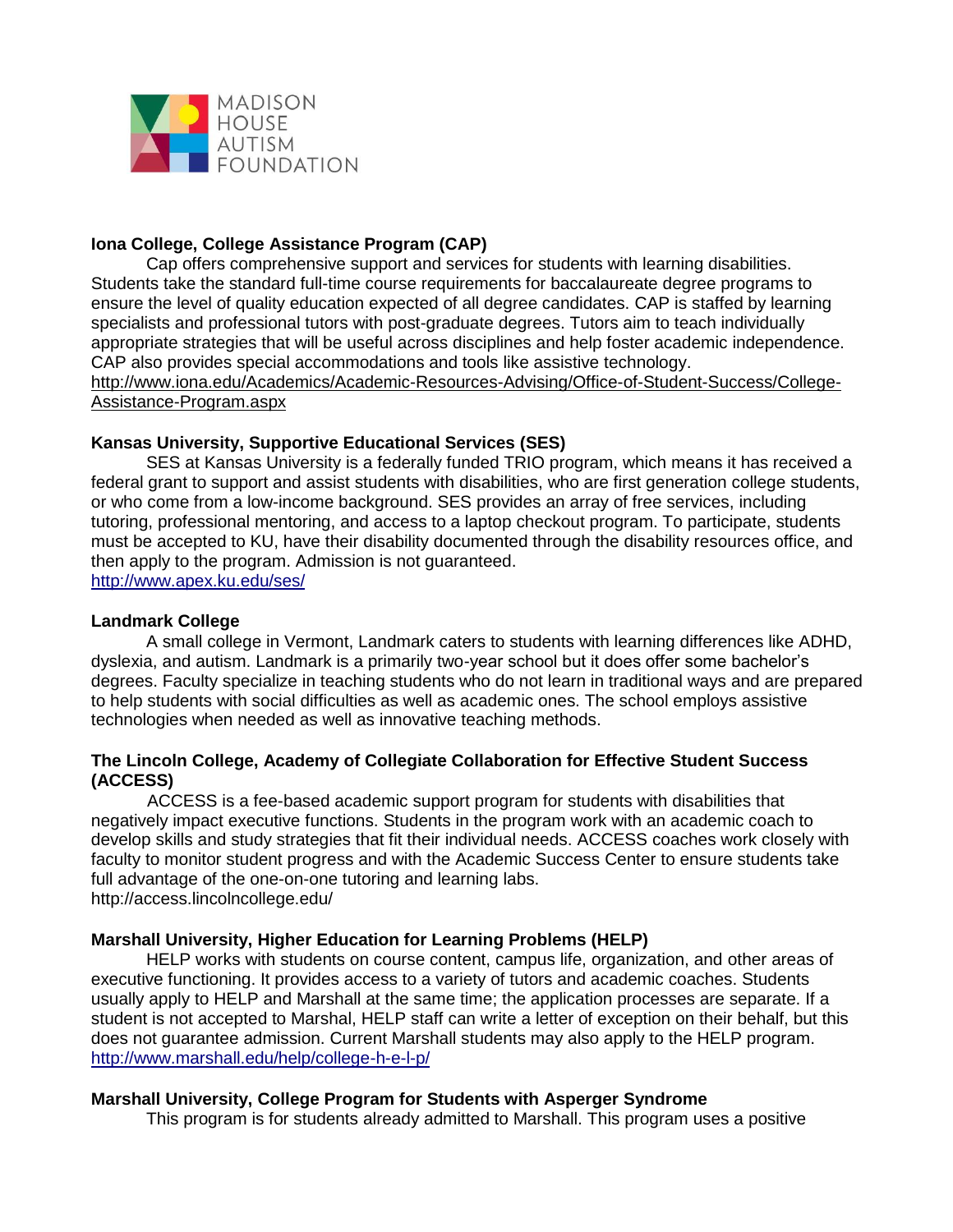

behavior support approach and person-centered planning to assist students with social, communication, academic, leisure and personal living skills. http://www.marshall.edu/collegeprogram/

# **McDaniel College, Academic Skills Program (ASP)**

ASP is a fee-based program that involves weekly one-on-one sessions with an academic counselor who provides intensive support in academics, time management, organization, and selfadvocacy. Peer tutoring, priority registration, and weekly sessions with graduate assistants are also available.

<http://www.mcdaniel.edu/undergraduate/the-mcdaniel-plan/build-your-education/academic-support>

#### **McDaniel College, Mentorship Advantage Program (MAP)**

A fee-based program that consists of weekly workshops on socialization, organization, time management, resume writing and interviewing. Students will also practice skills in a series of social events throughout the semester.

<http://www.mcdaniel.edu/undergraduate/the-mcdaniel-plan/build-your-education/academic-support>

#### **McDaniel College, Providing Academic Support for Success (PASS)**

A fee-based program that consists of group academic support sessions three times a week. Graduate assistants monitor these sessions.

<http://www.mcdaniel.edu/undergraduate/the-mcdaniel-plan/build-your-education/academic-support>

#### **Mercyhurst, Learning Differences Program (LDP)**

LDP consists of two levels. Level I is free and provides the academic adjustments and auxiliary aids required by Section 504, including academic adjustments like extra time on tests and access to peer tutors. Level II is a more structured program providing more intensive supports to students who need them. This level includes weekly meetings with an academic counselor, priority registration, note taking services, access to a summer program that takes place during the summer before freshman year, and more.

<http://my.mercyhurst.edu/handbook/student-life/learning-differences-programs/>

#### **Mercyhurst University, Asperger Initiative at Mercyhurst (AIM)**

This is a fee-based program specific to students with autism. In addition to the academic accommodations of level I of the Learning Differences Program, AIM students receive social support, participation in an Asperger advisory group, a peer mentoring program, priority for single rooms, special social events and more. AIM students also have the option to live in a dedicated living/learning community to practice needed life skills.

<http://my.mercyhurst.edu/handbook/student-life/learning-differences-programs/>

# **Minnesota Life College (MLC)**

MLC is a not-for-profit, vocational and life skills training program for young adults with learning differences and autism spectrum disorders. MLC is not a traditional college and students do not receive a bachelor's degree at the end of the three-year program. The first two years, called the core phase, introduces students to vocational skills and volunteer work opportunities in a real life setting along with personal financial management, social skills training, leadership practice, and more. The third year, the transitional phase, involves making a transition to independent living by participating in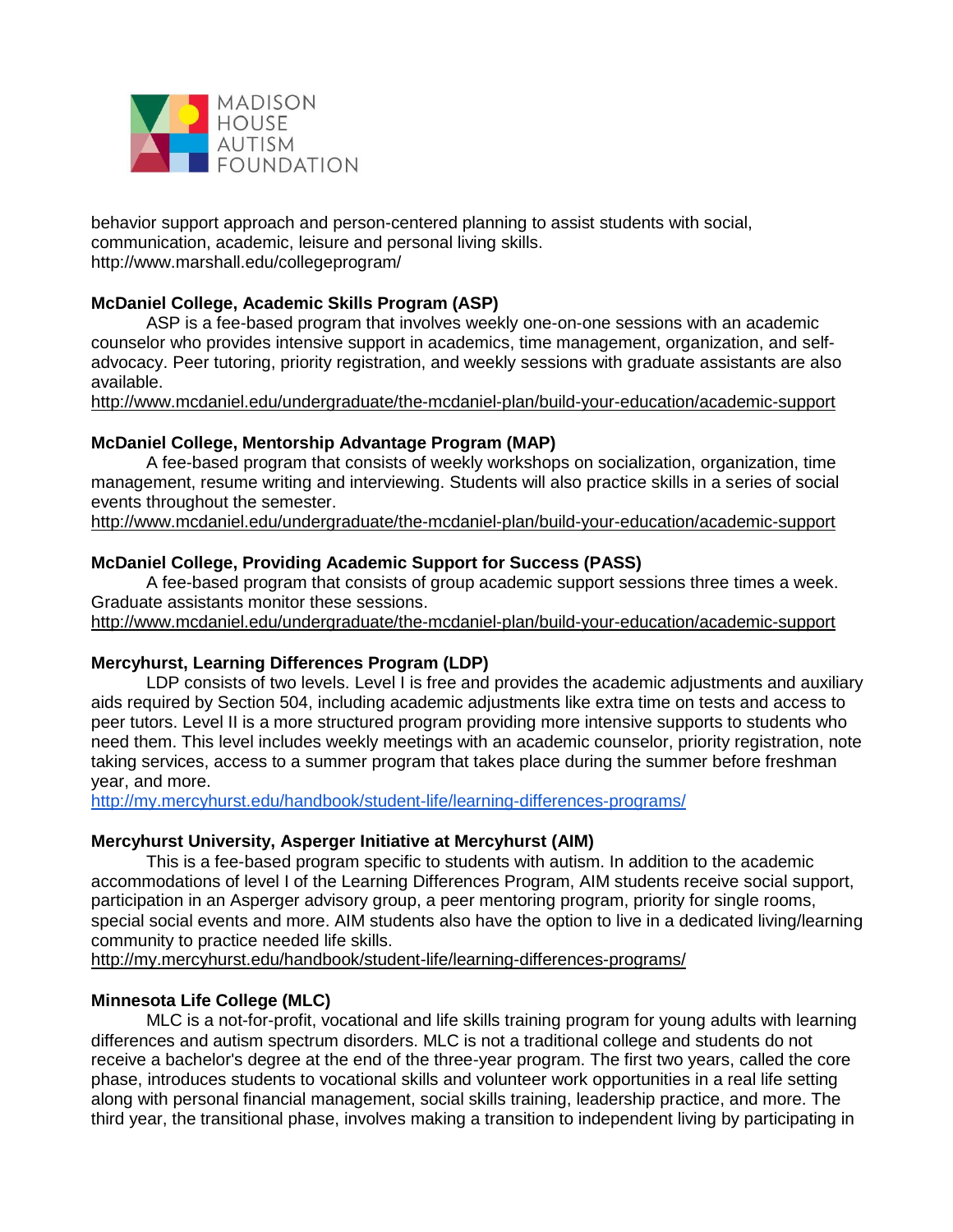

internships or attending traditional post-secondary educational institutions. https://www.minnesotalifecollege.org/

# **Missouri State University, Project Success**

Project Success is a fee-based program that provides extra supports for students at MSU, including tutorial support, developmental writing skills, computer assistance, study skills training, time management and organizational strategies. <http://psychology.missouristate.edu/ldc/Project-Success.htm>

# **Mount Ida College, Learning Opportunities Program (LOP)**

LOP is a fee based program for students of average to superior intellectual ability and a primary diagnosis that includes executive functioning weakness, language based learning disability, or ADHD. Students accepted to LOP will meet bi-weekly with an assigned learning specialist and will also be eligible for various services including classroom modifications and assistive technology. <http://www.mountida.edu/academics/academic-support/the-learning-opportunities-program/>

# **Muskingum University, PLUS program**

PLUS is a fee-based program providing a wide array of intensive services to students. It offers three levels with differing fees: full-service, maintenance, and independence. Students are encouraged, but not required, to progress through these support levels during the course of their academic careers at Muskingum.

http://muskingum.edu/home/cal/plus.html

# **Options for College Success (OCS)**

OCS supports students while they attend one of a number of two and four-year schools including Columbia College, Illinois Institute of Art – Chicago, University of Chicago, and Loyola University. Students apply first to OCS and then OCS supports students and their families during the application process to the chosen school. The length of the program depends on students' needs and goals, and students can participate in a residential or day program format. OCS also aims to teach independent living skills, personal financial management, and social skills while focusing on future career goals.

http://www.optionsforcollegesuccess.org/

# **Regional Center for College Students with Learning Disabilities at Fairleigh Dickinson University**

This program offers a structured plan of intensive advisement and academic support and counseling services that tailored for students with learning disabilities. Successful applicants to this program will have been mainstreamed during all four years of their high school experience and have taken college preparatory classes. The center is offered at both FDU campuses to students in the two-year and four-year programs. Students must apply to the center and FDU simultaneously. <http://view.fdu.edu/default.aspx?id=731>

# **Roosevelt University, Learning and Support Services Program (LSSP)**

LSSP is a fee-based program offering a supportive learning environment and academic planning, tutoring, counseling and modified test-taking accommodations. <http://www.roosevelt.edu/StudentServices/AcademicSuccessCenter.aspx>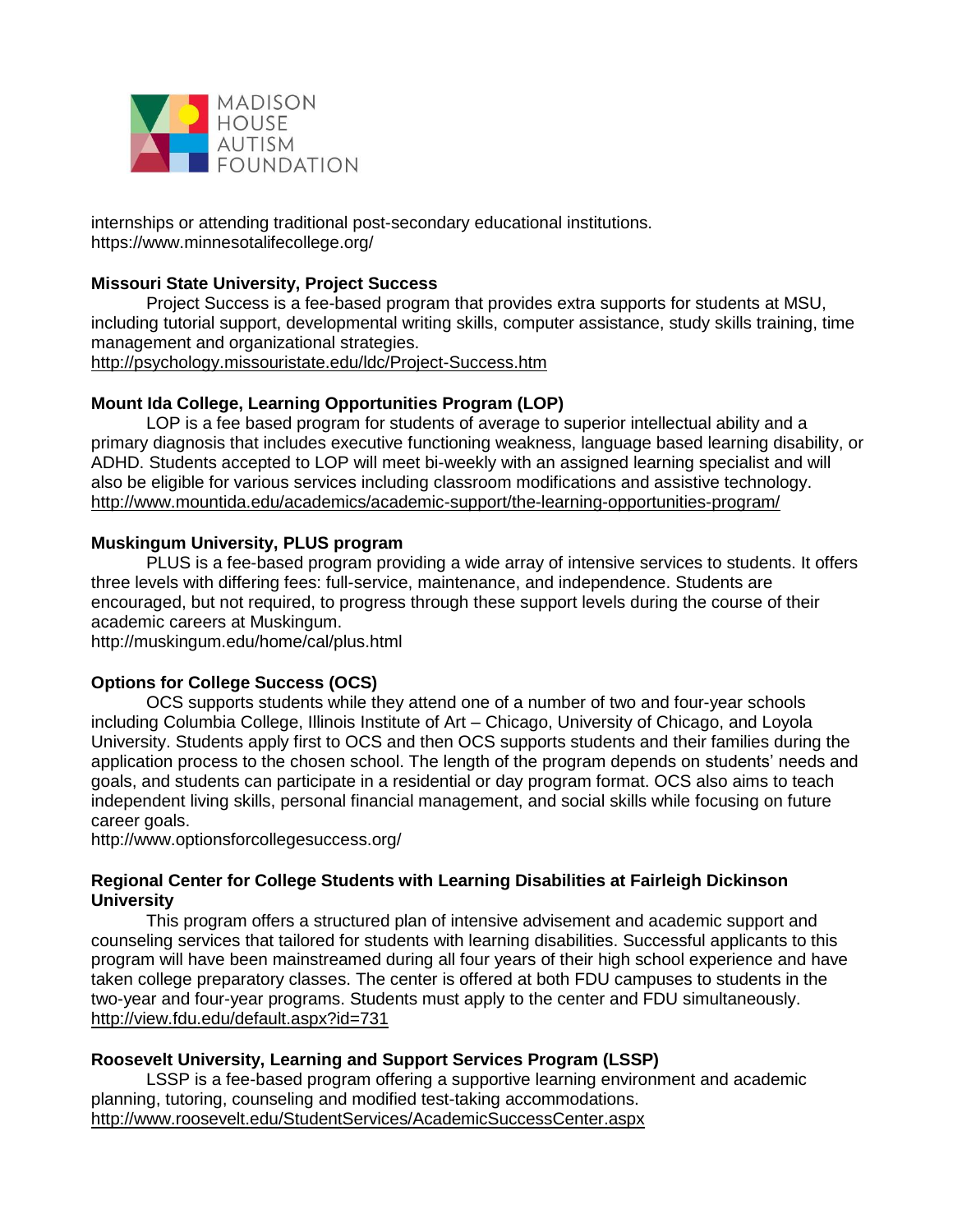

## **St. Thomas Aquinas College, Pathways Program**

Pathways is a fee-based program that provides intensive supports to students with certain disabilities. At its core is a mentorship program, but it also involves study groups, workshops, tutoring, assistive technology, a transitional summer program before freshman year and many other services. <http://www.stac.edu/pathways.html>

## **Southern Illinois University, Achieve Program**

Achieve provides many services and assistive technologies for students who are accepted to the program. Prospective students apply to SIU and Achieve simultaneously. <http://achieve.siu.edu/>

#### **Western New England University, Peer Mentoring Program**

The Peer Mentoring Program for students on the Autism spectrum and with ADD/ADHD was developed by the Office of Student Disability Services, faculty from the Psychology department, and students in the Ph.D. in Behavior Analysis Program. This program is designed to ease students' transition into a new environment, assists students in becoming more independent, confident, selfadvocates, to help students develop a strong social support system, and to provide quick, useful feedback that leads to improved relationships.

http://www1.wne.edu/sds/index.cfm?selection=doc.10406

#### **Wisconsin Oshkosh, University of, Project Success.**

Project Success is a remedial program for students with language-based learning disabilities attending the University of Wisconsin Oshkosh. Project Success does not involve any extra fees. Students apply to the program during high school (not before their second semester of junior year) and then apply to UWO. If they are accepted to Project Success but do not meet UWO admissions criteria, they must complete a summer transition program between high school and college. <http://www.uwosh.edu/success/>

#### **Wisconsin Whitewater, University of, Project ASSIST**

ASSIST is a fee-based program that provides comprehensive and individualized support services to qualified students. Project ASSIST tutors are undergraduate and graduate students who complete a training that includes various study skills and learning strategies, assessment of learning styles, and techniques for working with individuals with disabilities The primary focus is academic support, but the program also addresses time management, organization and problem solving skills. Students may choose to participate in this program each semester. http://www.uww.edu/csd/disability-services/csd-project-assist

# **Transitional and Developmental Programs**

# **College Internship Program (CIP)**

CIP offers students with learning differences, particularly those on the autism spectrum, individualized supports in social skills, life skills, academics, internship and career development. Incoming applicants are assessed and a level of support is determined to provide each student with the appropriate amount and type of supports. The College/Certification track is one of three available. Students on this track attend a local community college or university while participating in the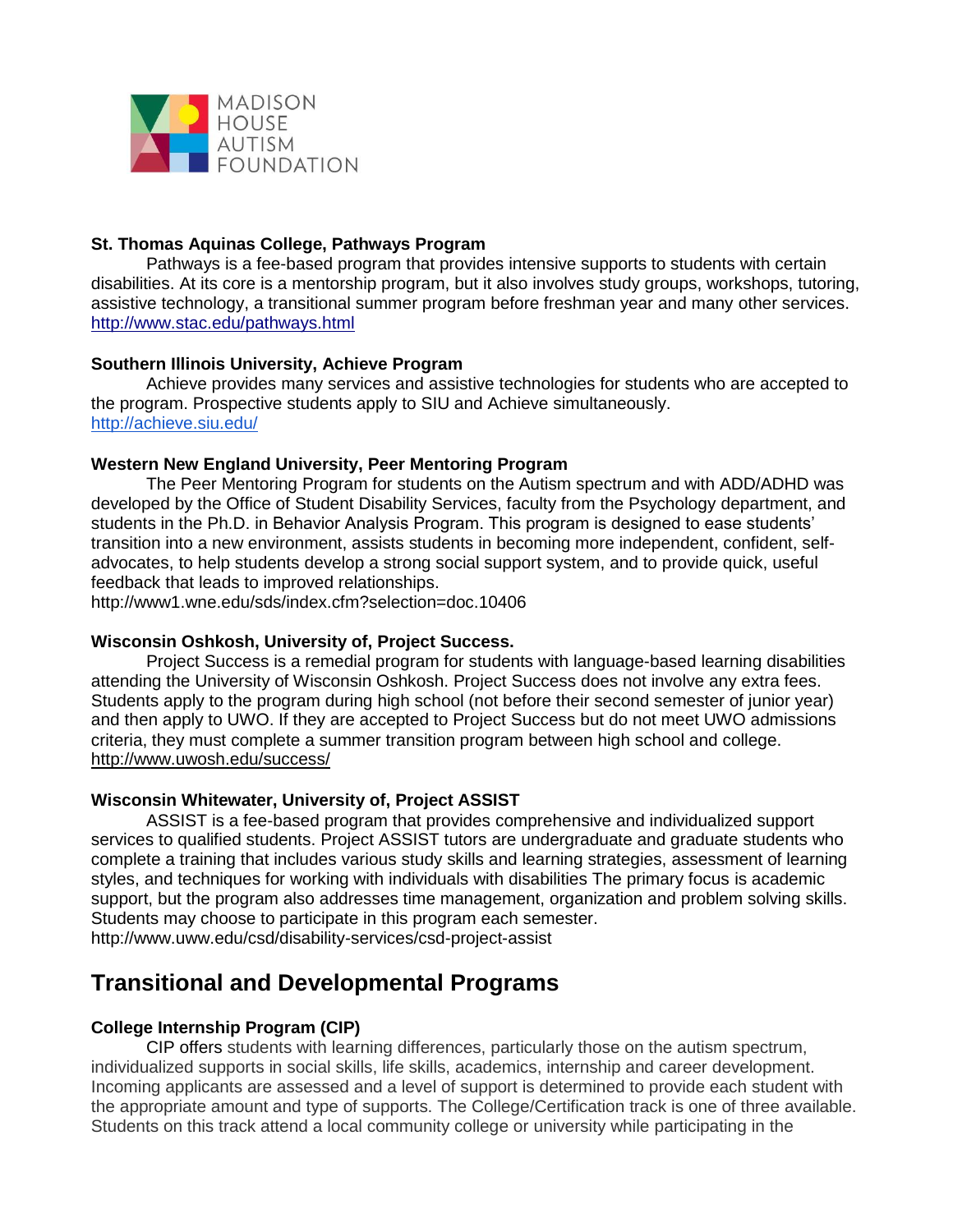

program. <http://cipworldwide.org/>

## **Hofstra The Program for Academic Learning Skills (PALS) Summer Program**

The PALS summer program offers students with learning difficulties transitional academic support while preparing them for college. Applicants should be high school graduates or seniors who would benefit from acquiring new learning strategies, weekly workshops on campus resources, and the chance to practice self-advocacy in a college environment. The class size is currently limited to ten students.

[http://www.hofstra.edu/Academics/Summer/summer\\_pals.html](http://www.hofstra.edu/Academics/Summer/summer_pals.html)

#### **Iowa, University of, Realizing Educational and Career Hopes (REACH)**

REACH is a two-year transitional program for students with multiple intellectual, cognitive, and learning disabilities. REACH provides courses, a big-ten campus experience, and career preparation. The program aims to stay in contact with its alumni to encourage their independent living and career related skills. Students who complete the program receive a certificate. http://www.education.uiowa.edu/services/reach/home

#### **Landmark College Transition Program**

Admission requires a letter of acceptance to a four-year college or university. This transition course is a 3-credit college course that students complete the summer before beginning college.

#### **Minnesota Life College, Pre-Orientation Program (POP)**

POP is designed to for incoming college freshmen and high school juniors and seniors with plans to attend a traditional college or university. It offers extra time to learn how to access their campus, how to handle dorm life and roommate concerns, practice using the campus computer system, manage a syllabus, and more.

<https://www.minnesotalifecollege.org/index.php/programs/pre-orientation-program-pop>

#### **Mitchell College, Thames Academy**

Thames Academy is a residential post-high-school program. It provides a structured learning and living environment that includes college level courses for credit and small class sizes. The Thames Academy is on the Mitchell College campus, but students are not enrolled at Mitchell. Graduates of the program usually go on to attend traditional post-secondary institutions, including Mitchell.

<http://www.thamesacademy.org/>

#### **Moving Forward Towards Independence**

Moving Forward is a residential transitional program in Napa, California that focuses on social and daily living skills while providing various supports. Individuals in this program move through two phases as their track record of successful independence grows. Not everyone in this program is in school; some participants work or volunteer. Those who are in school usually attend classes at a nearby community college. The supports provided are not primarily academic in nature, but strong vocational resources and supports are emphasized.

http://www.moving-forward.org/index.html